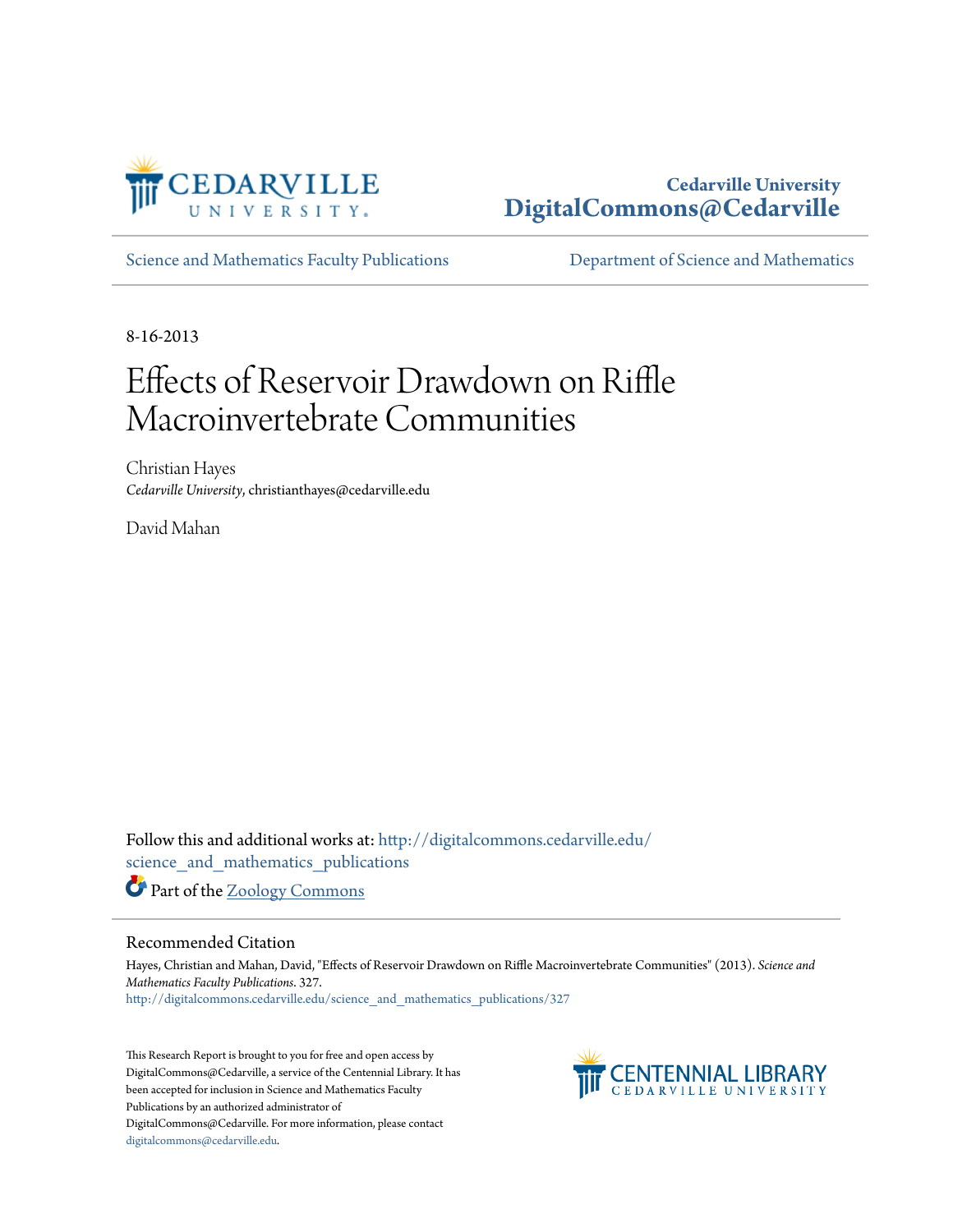16 August 2013

Christian Hayes Au Sable Institute of Environmental Studies Address: 1442 SE. Oak Road Port Orchard, WA 98367 937/532-3820 e-mail: cthayes@llu.edu

#### **Effects of reservoir drawdown on riffle macroinvertebrate communities**

CHRISTIAN T. HAYES, *Au Sable Institute of Environmental Studies*, 7526 Sunset Trail NE Mancelona, MI 49659, USA

DAVE C. MAHAN, *Au Sable Institute of Environmental Studies*, 7526 Sunset Trail NE Mancelona, MI 49659, USA

**ABSTRACT** In 2007 Keystone Pond, a reservoir behind the Boardman dam, Boardman River, Grand Traverse County, Michigan, USA was drawn down in preparation for dam removal. The objective of this study was to quantify the effects of drawdown on benthic macroinvertebrate riffle communities by comparing a downstream site in a newly formed channel to an upstream control. Since 2008 a total of 2338 macroinvertebrates have been sampled and identified to the lowest practical taxonomic level. Data were analyzed using Chi-Square goodness of fit tests, Simpson's Index of diversity, and Sørensens' Quotient of Similarity. We found that macroinvertebrate communities in the new channel have recovered to a more natural condition and show increasing similarity to the upstream control site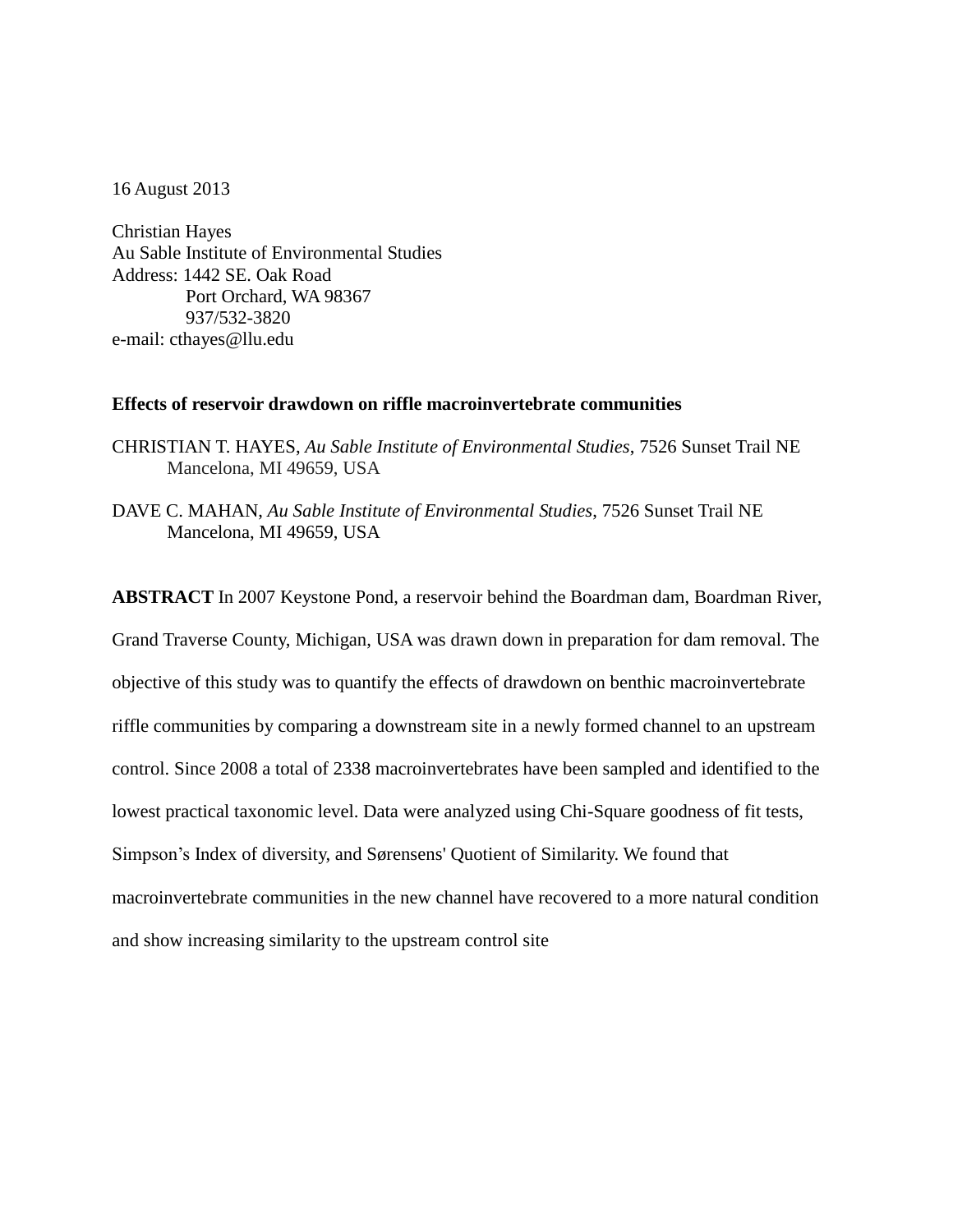**KEY WORDS**: biodiversity, dam removal, drawdown, EPTC, Keystone Pond, macroinvertebrate indicators, Michigan

#### **INTRODUCTION**

Since the latter half of the  $20<sup>th</sup>$  century, dam construction worldwide has increased at an unprecedented rate to meet the water and electrical needs of a rapidly growing world population (Gregory, et al. 2002; Stanley and Doyle 2003; Hansen and Hayes 2012). At the end of World War II approximately 5000 dams over 15 m tall existed, but by 2000 >45,000 dams existed. (Stanley and Doyle 2003). In the last sixteen years increases in global water shortages, advances in alternative energy, and concerns about environmental degradation have prompted the removal of old, outdated dams worldwide. In the United States (US) alone more than 700 dams have been removed during this time period (Hansen and Hayes 2012).

In the US when a dam reaches the end of its life expectancy (40-50 years), it must either be brought up to code and re-licensed by the Federal Energy Regulatory Commission or removed from the river (CRA 2013). Further exacerbating updating and re-licensure issues are the sheer number of dams that will soon be out of date. By 2020, 80% of documented dams in the US will reach the end of their life expectancy and will have to be removed or updated (Bednarek, 2001; Hansen and Hayes 2012). Often the costs of updating and re-licensing dams far outweigh any economic benefit, prompting the removal of many dams throughout the country (Stanley and Doyle 2003). In the US alone >700 dams have been removed and many more are slated for removal (Hanson and Hayes 2012).

Dams as artificial barriers substantially alter stream geomorphology, change hydrological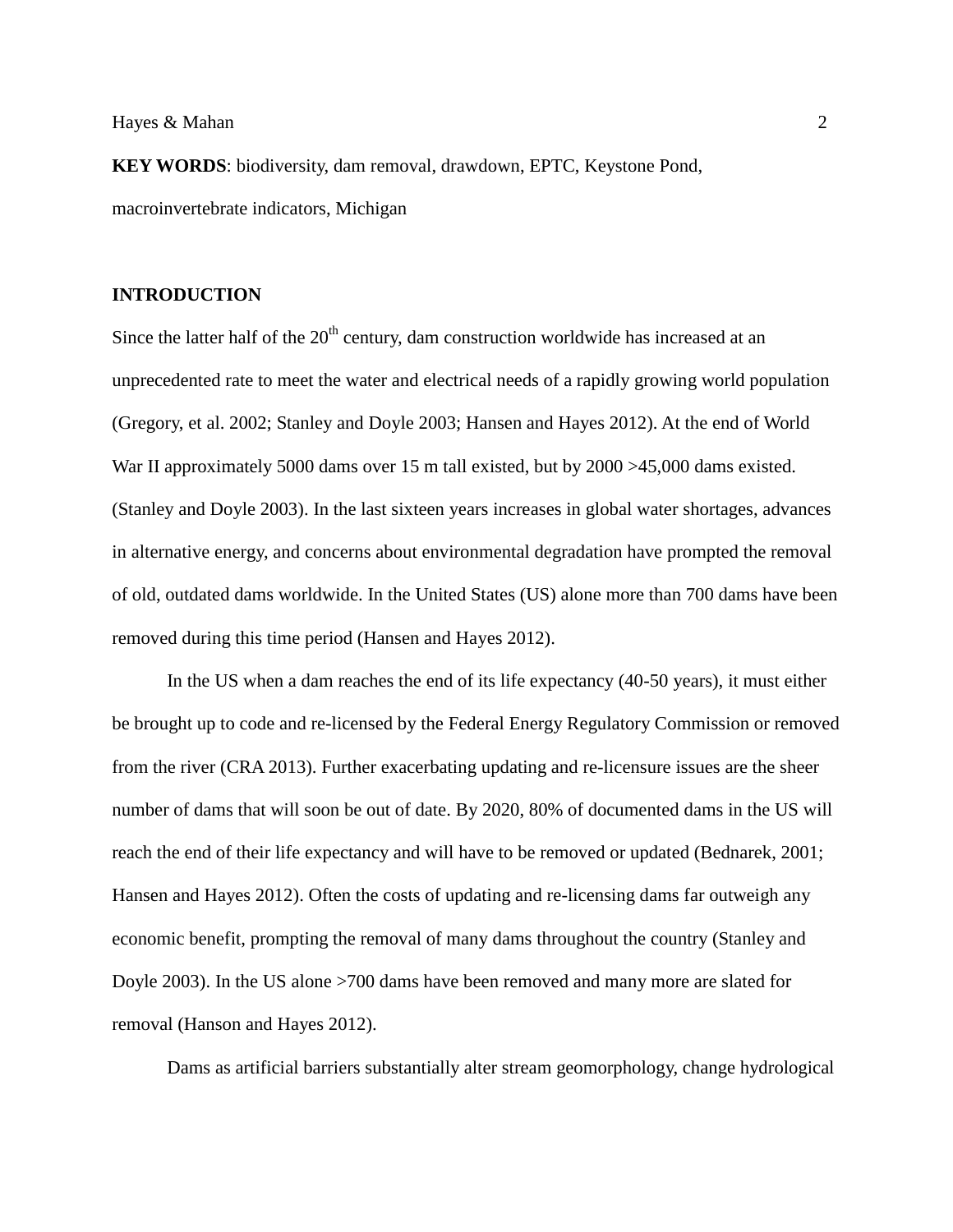regimes, reduce nutrient flow, disrupt natural sediment deposition, and inhibit native fish spawning (Bushaw-Newton et al. 2002, Gregory et al. 2002, Stanley et al. 2002, Stanley and Doyle 2003). Though much is known about the detrimental environmental effects of dams, few have studied the effects of dam removals on stream ecosystems (Bushaw-Newton et al. 2002, Stanley et al. 2002, Palmer et al. 2005, Hansen and Hayes 2012). Potential negative effects of dam removal include increased downstream sediment deposition, declines in lentic fish and macroinvertebrate populations, and erosion of natural stream habitats. Potential benefits of removal are stabilized flow regimes, healthier riffle assemblage structures, and increased habitat recovery (Bushaw-Newton et al. 2002, Moutka et al. 2002, Hansen and Hayes 2012).

The goal of our study was to quantify the recovery process of a newly emerged stream channel following reservoir drawdown by assessing benthic macroinvertebrate communities. Benthic macroinvertebrates provide a very effective way of gauging water quality due to their ubiquitous presence, sedentary nature, and rapid response to environmental changes (Merritt et al. 2008). Also, because of their relatively long life cycles macroinvertebrates can serve as accurate indicators of changes in water quality over time. (Merritt and Cummins 2008)

Boardman Dam (N44° 41' 53.53", W85° 37' 14.85") was constructed on the Boardman River 1894 by Queen City Light and Power and rebuilt in 1930 after the original Keystone Dam washed out (CRA 2013). The dam is one of three remaining hydroelectric dams on the Boardman River that provided power for Grand Traverse County. In 2005 Traverse City Light and Power decommissioned the dams due to their aging infrastructure and inability to meet the county's electricity needs (CRA 2013). The furthest upstream dam, Brown Bridge Dam, was removed in fall 2012 as part of the Boardman River restoration project, the largest dam removal project in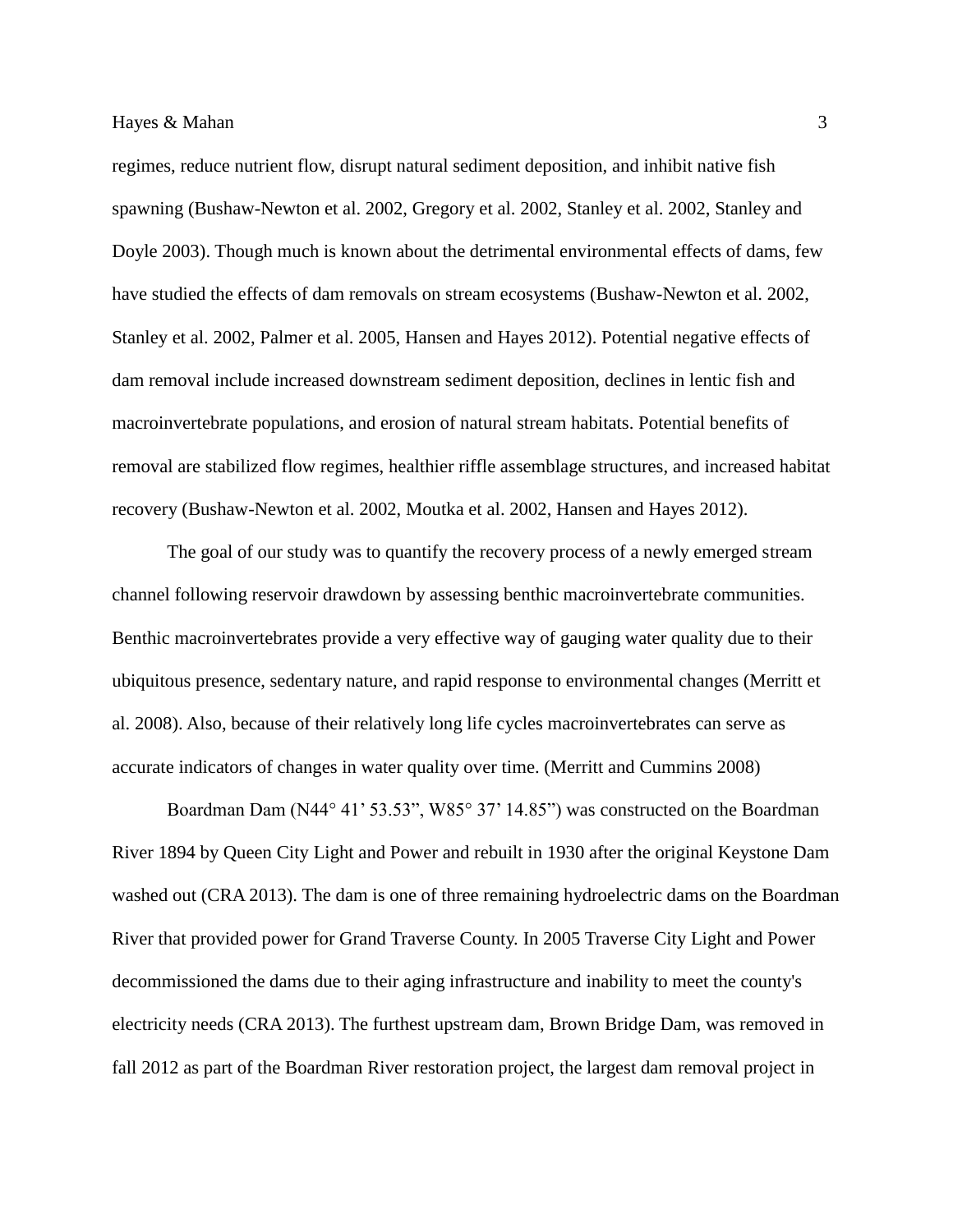Michigan (CRA 2013). Removal for Boardman Dam is scheduled for 2014.

In preparation for the removal of Boardman Dam, the Keystone Reservoir was lowered 5.8 meters in 2007 (CRA 2013). After drawdown the reservoir filled in with vegetation and the upstream river formed a new stream channel exhibiting normal stream flow and subsequent down-cutting. Macroinvertebrate response to large disturbances indicates that downstream communities tend to recover slowly to resemble healthier upstream communities (Maloney 2008). We hypothesize that the drawdown of Keystone Pond will increase macroinvertebrate community similarity between an upstream control site and the newly formed test site as the river recovers to a more natural condition. Based on this hypothesis we expect ratios of sensitive (Ephemeroptera, Plecoptera, Trichoptera) to tolerant (Coleoptera and Diptera) macroinvertebrate species and macroinvertebrate similarity indices to show a trend of increasing similarity for 2008-2013. To test this hypothesis we sampled two macroinvertebrate assemblages, one upstream of the Boardman dam and one downstream in the new channel, and analyzed our results with five years of previous data. By examining changes in macroinvertebrate community composition at both sites for 2008-2013 we can observe what effect reservoir drawdown has on macroinvertebrate communities.

#### **MATERIAL AND METHODS**

#### **Study Area**

The Boardman River originates in Mahan Swamp (Kalkaska, Michigan), flows southwest for 64.4 km into Grand Traverse County, and turns north for another 14.5 km to empty into the west arm of Grand Traverse Bay of Lake Michigan (Grand Traverse County, Michigan; Fig. 1). A  $5<sup>th</sup>$ order river, the Boardman is composed of 258 km of river and tributary streams that drain a 743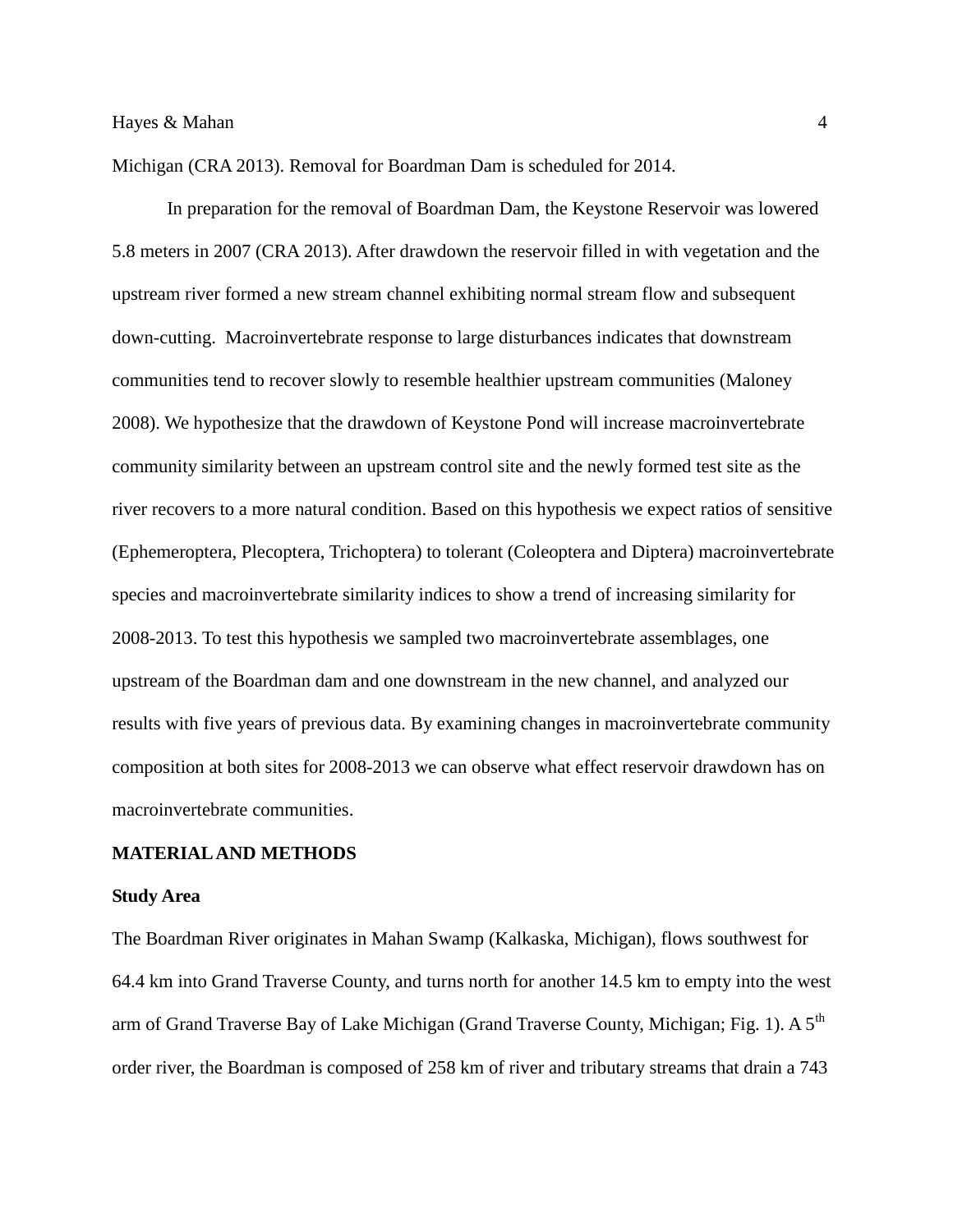$km<sup>2</sup>$  watershed. The stream as a whole has been rated a top ten trout fishing streams in Michigan because of its excellent water quality and >58 km have been classified as a Blue Ribbon trout stream (MIDNR 2013).

On 7 June 2013 we sampled two riffle sites upstream of Traverse City, Michigan, USA: Shumsky (N44° 39' 2.09", W85° 35' 26.82") and Lone Pine (N44° 41' 7.02", W 85° 37' 35.71"). The Shumsky site, which served as our control site, was located 11.12 km upstream from Boardman Dam in a wide section of the river, and our experimental site, Lone Pine site was located 2.10 km upstream from the dam in the newly formed channel created by the drawdown of the Keystone Pond in 2007.

#### **Sampling and Identification Methods**

At each site we took six replicate samples in riffle habitats along a straight transect bisecting the stream channel. We chose to sample macroinvertebrates only in cobble and gravel riffle habitats free of macrophytes and debris to reduce the amount of site-site variation due to macroinvertebrate habitat preferences (Downes et al. 1998). To sample each site we used a threepronged agitator and a 500μm Surber Sampler to collect macroinvertebrates for one minute. Contents of each sample were preserved in 70% ethanol and transferred to the lab for identification. We keyed macroinvertebrates down to the lowest practical taxonomic levels, typically genus for insects, using macroinvertebrate keys from Merritt et al. (2008) and Pennak (1978). All specimens were also assigned a pollution tolerance value (1-10) as described by Bouchard (2004), Connecticut Department of Environmental Protection (2012), West Virginia Save Our Streams (2012), and Digital Key to Aquatic Insects of North Dakota (2013). Damaged specimens were only keyed if they possessed a head.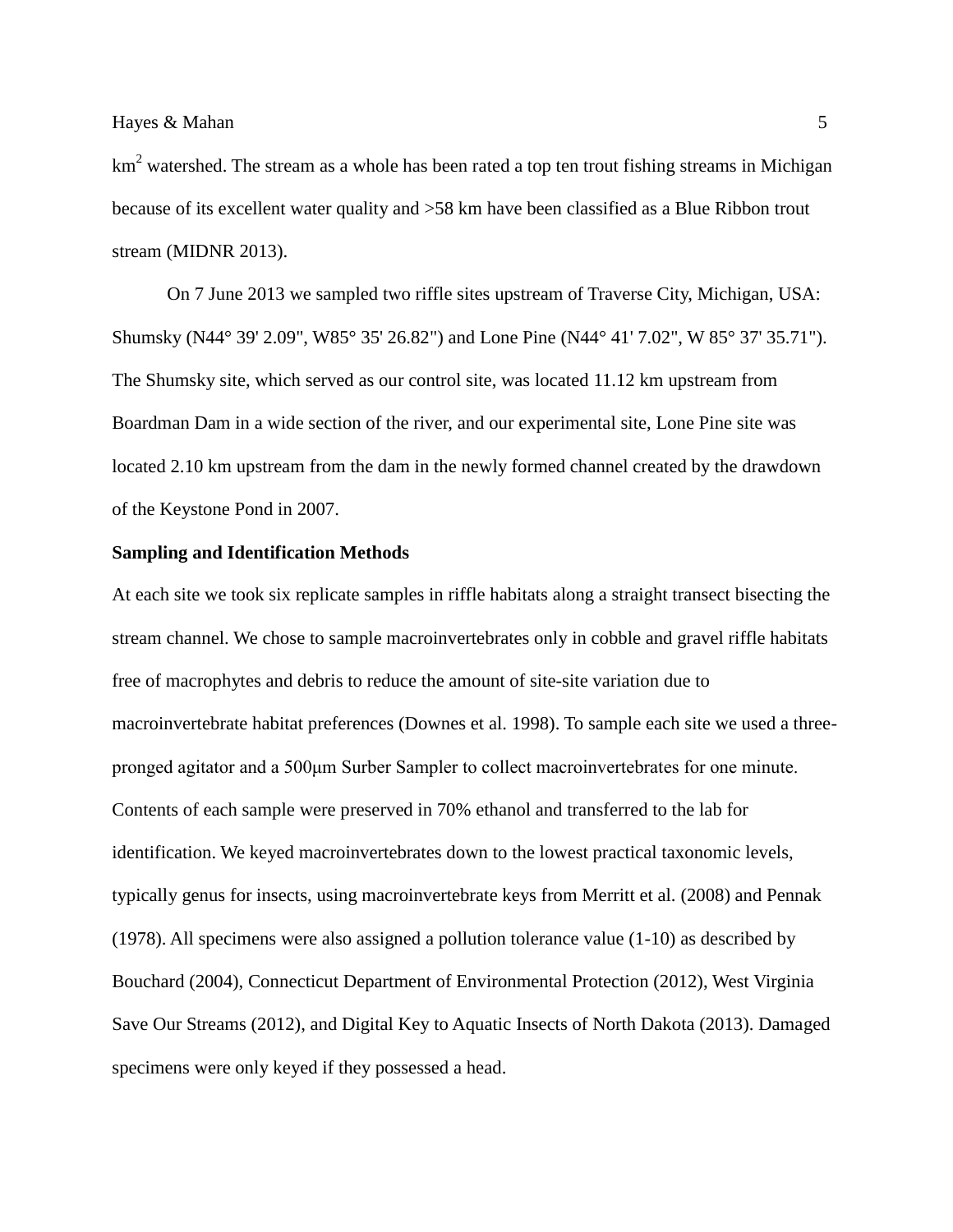In addition to sampling macroinvertebrate communities we also measured river metrics and abiotic factors at each site including transect width (m), replicate depth (m), maximum surface velocity (m/s), air temperature ( $C^{\circ}$ ), and water temperature ( $C^{\circ}$ ) to gain a better understanding of different factors affecting macroinvertebrate community composition (Heino et al. 2004). Temperature readings were taken using a YSI Professional ODO Instrument™ and maximum surface velocity was measured by floating a small glass vial (30 ml, 3.5 cm x 7 cm) 10 m downstream and recording travel time. River width and depth were measured using surveyor's tape and a meter rod.

#### **Statistical Analysis**

Previous samplings for macroinvertebrate communities at the Shumsky and Lone Pine sites were collected annually in June since 2008 using similar techniques and identification methods (Louwsma and Mahan 2008, Sather and Mahan 2010, Petry and Mahan, 2012), and during the 2012 season all 2008-2011 macroinvertebrates were reclassified to the morphospecies level to maintain data consistency (Petry and Mahan 2012).

EPT/C is a common stream quality metric that compares the number of pollution sensitive Ephemeroptera (mayflies), Plecoptera (stoneflies), and Trichoptera (caddisflies) to pollution tolerant Chironmidaes (midges) to calculate a stream quality index for a river. A higher EPTC ratio indicates better water and habitat quality and a lower EPTC ratio indicates lower stream quality and health (Resh and Unzicker 1975; Klemm et al. 2003). To account for non-EPTC macroinvertebrate families we also assigned each family a pollution tolerance number based on known tolerance values with 1-3 indicating sensitive and 8-10 indicating tolerant (Merritt and Cummins 2008). By comparing macroinvertebrates communities at multiple sites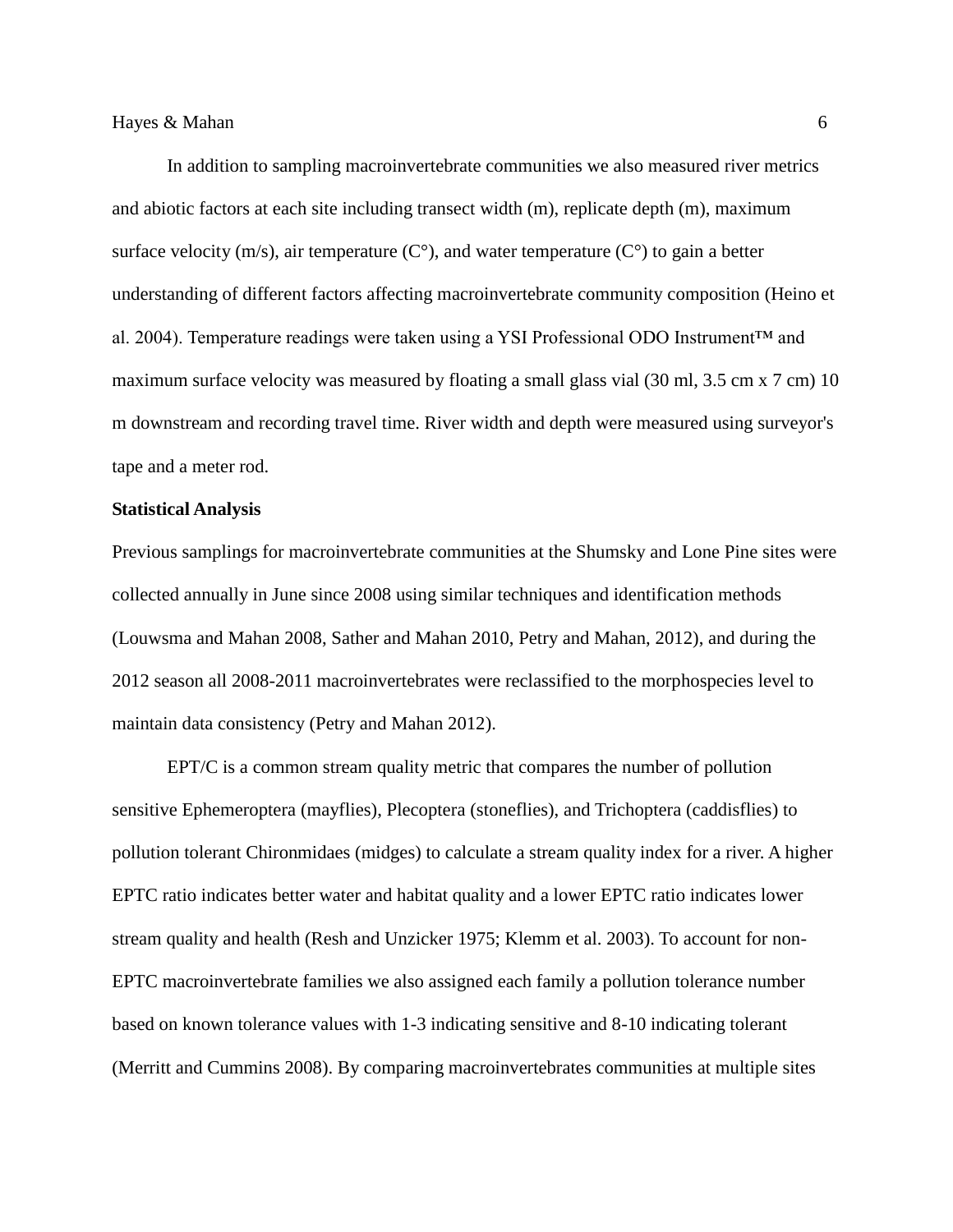over several years one can construct an approximate representation of the Boardman River's health throughout time (Hansen and Hayes 2012). We ran goodness of fit Chi-Square tests ( $\alpha$  = 0.05), assuming independence, normal distribution, and equal variance, on EPT/C and Sensitive/Tolerant ratios for both Shumsky and Lone Pine data sets comparing 2008-2013 seasons. We also calculated Simpson's Index of Diversity (Simpson 1949), and Sørensen's Quotient of Similarity (Sørensen 1948) to compare relative abundance, percent similarity, and organism overlap for both Shumsky and Lone Pine over the 2008-2013 seasons.

#### **RESULTS**

We collected abiotic measurements at both the Shumsky and Lone Pine sites on 7 June 2013 to gain a more comprehensive picture of factors effecting macroinvertebrate community compositions (Table 1). Water temperature for both sites was similar (Shumsky, 15.9 °C; Lone Pine, 14.8 °C), but river width and current differed substantially between sites (Shumsky 16.2 m, 0.83 m/s; Lone Pine 20.7 m, 0.94 m/s). Discharge at Shumsky was slightly higher than Lone Pine (Shumsky 9.30 m<sup>3</sup>/s; Lone Pine 7.66 m<sup>3</sup>/s).

On 7 June 2013 we collected 230 macroinvertebrates at Shumsky (*N = 182*) and Lone Pine  $(N = 48)$  sites (Appendices 1-2). Both sites exhibited high macroinvertebrate diversity levels  $(D = 0.92; D = 0.93)$  and high similarity  $(QS = 0.52)$ , (Fig. 2-3). EPT/C ratio and %EPT did not differ significantly between sites  $(\chi^2_1 = 0.04, P = 0.84; \chi^2_1 = 0.92, P = 0.34)$ , (Table 2, Fig. 4). Ratio and percentage of sensitive to tolerant families for both sites did not differ significantly between sites  $(\chi^2_1 = 1.62, P = 0.20; \chi^2_1 = 2.24, P = 0.13)$ , (Table 3, Fig. 5). Elmidae (26.4%) and Chironomidae (18.7%) were the most abundant families at Shumsky, and Chironomidae (29.2%) and Simulidae (29%) were the most abundant families at Lone Pine (Appendix 1). We found a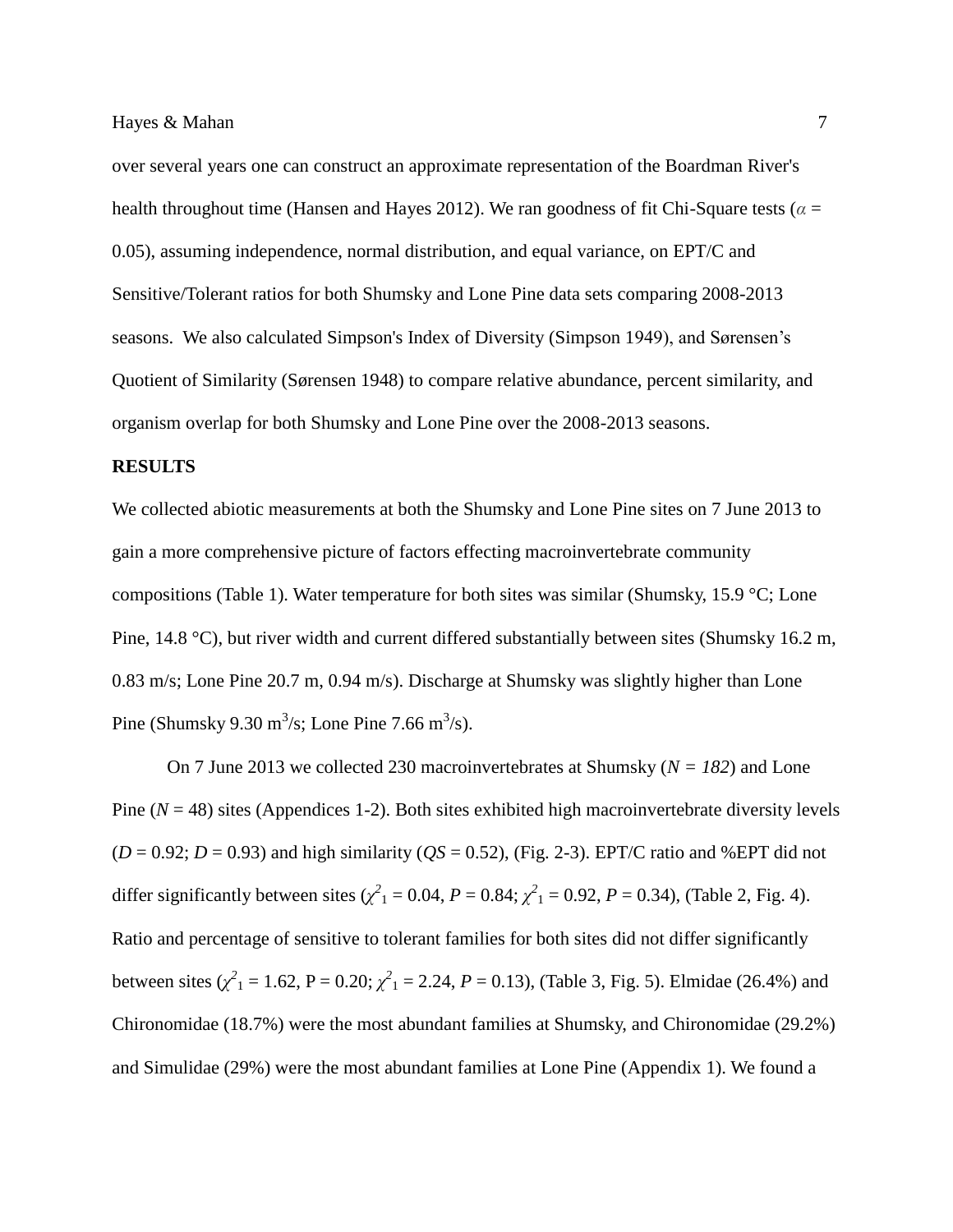#### Hayes & Mahan 8 and 1 and 1 and 1 and 1 and 1 and 1 and 1 and 1 and 1 and 1 and 1 and 1 and 1 and 1 and 1 and 1 and 1 and 1 and 1 and 1 and 1 and 1 and 1 and 1 and 1 and 1 and 1 and 1 and 1 and 1 and 1 and 1 and 1 and 1 an

total of 19 macroinvertebrates not in Class Insecta, of which 17 were sensitive species (Appendix 2).

#### **DISCUSSION**

Our results indicate that drawdown of Keystone Pond in 2007 and the subsequent formation of the new channel has resulted in increased similarity between macroinvertebrate communities at Shumsky and Lone Pine sites.

We found that EPT/C composition was not significantly lower for either site than in previous years and was very similar between sites for 2013 (Fig. 4). Percent comparisons of sensitive to tolerant species for 2008-2013 also failed to indicate any significant difference between macroinvertebrate community composition for 2012-2013 suggesting that Shumsky and Lone Pine macroinvertebrate communities are becoming more similar over time (Fig. 5). These findings are consistent with previous studies showing that downstream macroinvertebrate communities can show substantial recovery within a year after dam removal (Stanley et al. 2002, Hansen and Hayes 2012).

Our results show macroinvertebrate communities in the new stream channel are becoming more stable over time, with Lone Pine showing increased similarity to Shumsky macroinvertebrate over the last six years (*QS* > 50%; Fig. 3). EPT/C and %EPT also show increasing similarity over time with 2008 representing the year of lowest similarity and 2013 the year of highest similarity (Table 2). Macroinvertebrate communities at both sites also exhibited high diversity levels,  $(D \ge 70\%)$  indicating that recovery of the new channel is ongoing (Fig. 2).

We found that the most abundant and consistent macroinvertebrate families at Shumsky have been indicators of medium to high water quality, (Brachycentridae, Elmidae, and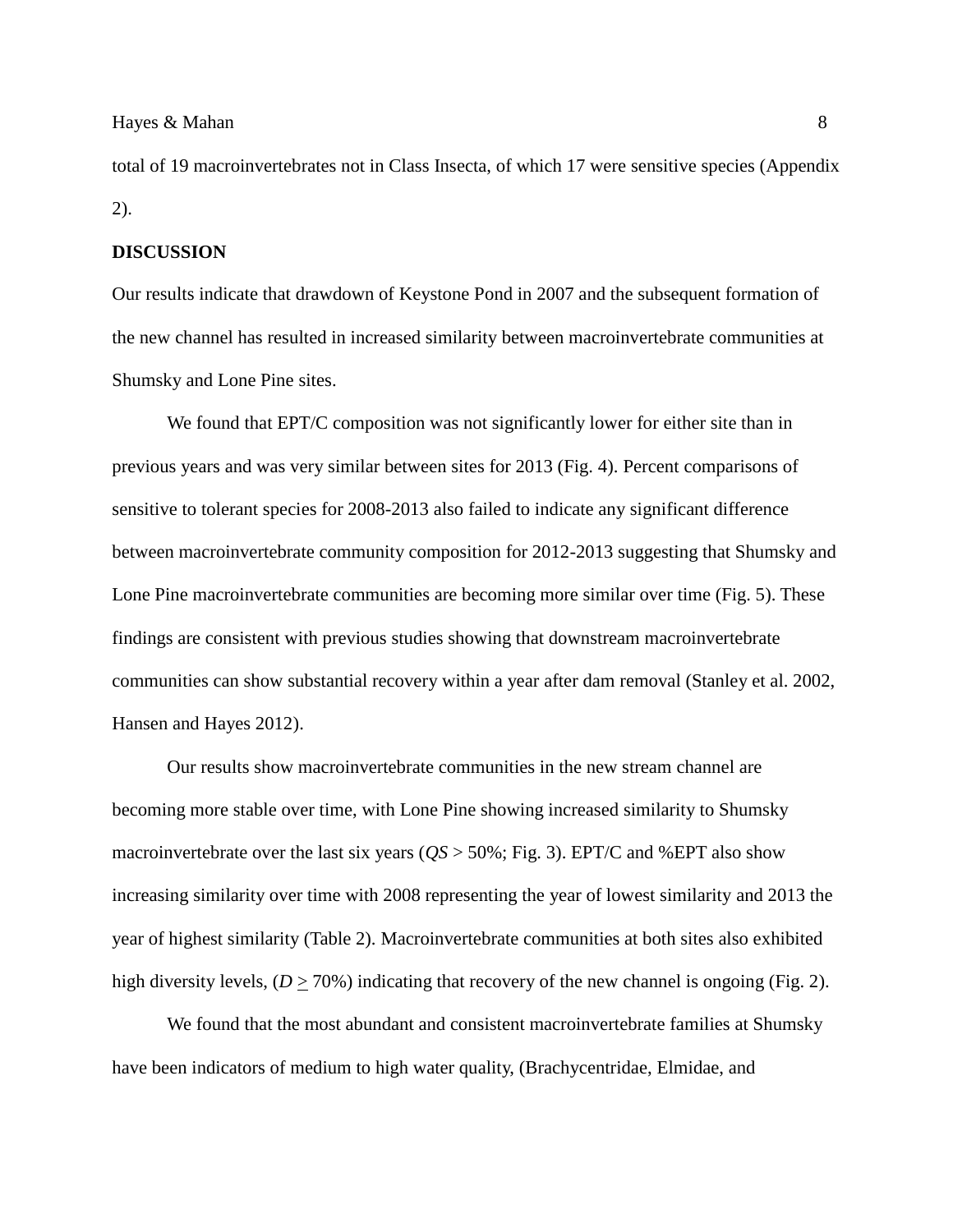Heliopsychidae) whereas the most abundant family found at Lone Pine has been an indicator of poor to moderate water quality (Chironomidae), suggesting that recovery is still ongoing (Merritt et al. 2008). Some Chironomidae, however, are more pollution tolerant than others suggesting the need for additional genera identification at both sample sites (Resh and Unzicker 1975). Indicator species, when taking into account variability within Chrionomidae, show marked signs of recovery since the 2007 drawdown. Further analysis is needed to see if this trend continues when the Boardman Dam is removed.

Our results support our alternative hypothesis that the drawdown of Keystone Pond would increase macroinvertebrate community similarity between an upstream control site and a test site in the newly formed channel. Macroinvertebrates at both sites have continued to grow in similarity over the six year sampling period indicating that the stream channel is gradually returning to a more natural and stable condition. Many macroinvertebrates are long-lived and may take several years  $($ >7) to fully recover from a large disturbance, necessitating the need for longer term studies (Hansen and Hayes 2012). We recommend that this study be continued in future years to obtain a more holistic picture of how downstream macroinvertebrate communities respond to reservoir drawdown.

#### **ACKNOWLEDGMENTS**

We would like to thank Au Sable Institute of Environmental Studies for their work on this project and use of lab space, and the Conservation Resource Alliance, and the Adam's chapter of Trout Unlimited for their gracious financial support. We also extend thanks to S. Riffle, R. Keys, and D. Petry, for their guidance and statistical assistance, and to S. Largent and S. Rouse for their assistance and data.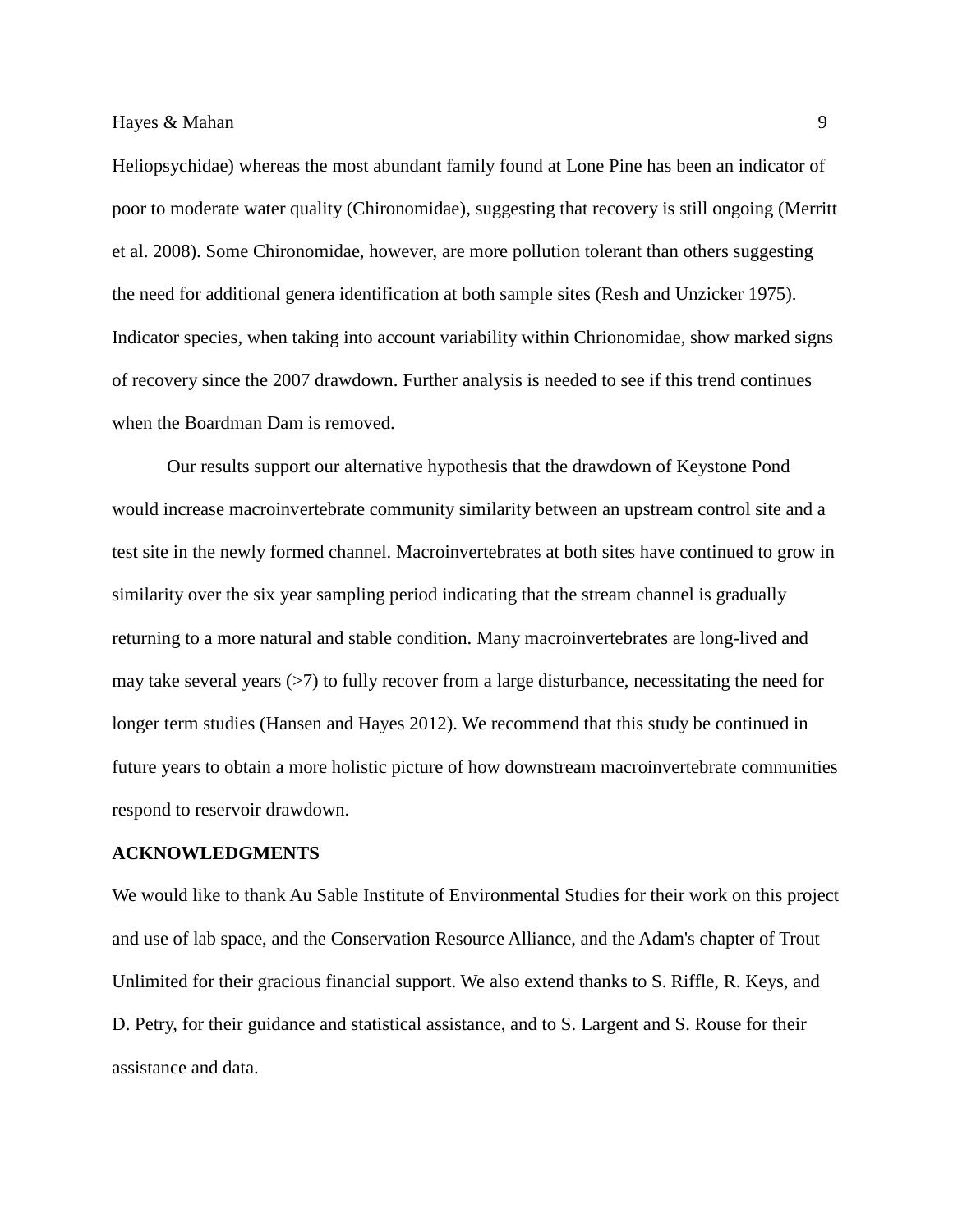#### **LITERATURE CITED**

- Bednarek, A.T. and, D.D. Hart. 2005. Modifying dam operations to restore rivers: ecological responses to Tennessee river dam mitigation. Ecological Applications 15: 997–1008.
- Bouchard, R. W., Jr. 2004. Guide to aquatic macroinvertebrates of the Upper Midwest. Water Resources Center, University of Minnesota, St. Paul, MN.
- Bushaw-Newton, K. L., D. D. Hart, J. E. Pizzuto, J. R. Thomson, J. Egan, J. T. Ashley, T. E. Johnson, R. J. Horwitz, M. Keeley, J. Lawrence, D. Charles, C. Gatenby, D. A. Kreeger, T. Nightengale, R. L. Thomas, and D. J. Velinsky. 2002. An integrative approach towards understanding ecological responses to dam removal: the Manatawny Creek study. Journal of the American Water Resources Association 38: 1581–1599.
- Connecticut Department of Environmental Protection [CDEP]. Rapid bioassessment in wadeable streams and rivers by volunteer monitors. <http://www.ct.gov/dep/lib/dep/water/volunteer \_monitoring/rbvcards.pdf>. Accessed 10 August 2013.
- Conservation Resource Alliance [CRA]. 2013. The Boardman: a river reborn. <http://www.theboardman.org>. Accessed 1 July 2013.
- Digital Key to Aquatic Insects of North Dakota. 2013. <http://www.waterbugkey.vcsu.edu/index.htm>. Accessed 10 July 2013.
- Downes, B. J., P. S. Lake, E. S. G. Schreiber, and A. Glaister. 1998. Habitat structure and regulation of local species diversity in a stony, upland stream. Ecological Monographs 68: 237–257.
- Gregory, S., H. Li, and J. Li. 2002. The conceptual basis for ecological responses to dam removal. BioScience 52: 713–723.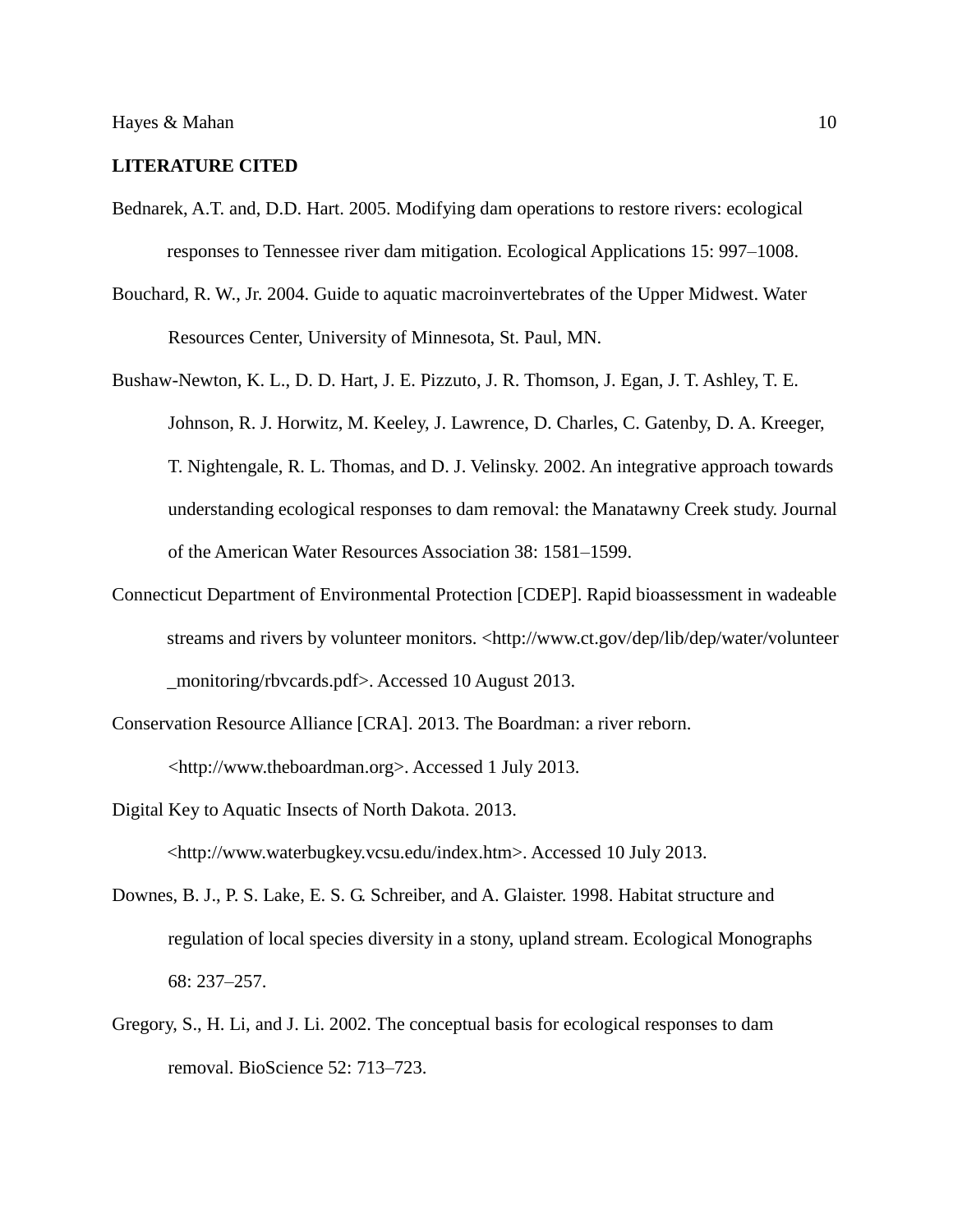- Hansen, J. F., and D. B. Hayes. 2012. Long-term implications of dam removal for macroinvertebrate communities in Michigan and Wisconsin rivers, United States. River Research and Applications 28: 1540–1550.
- Heino, J., P. Louhi, and T. Muotka. 2004. Identifying the scales of variability in stream macroinvertebrate abundance, functional composition and assemblage structure. Freshwater Biology 49: 1230–1239.
- Klemm, D. J., K. A. Blocksom, F. A. Fulk, A. T. Herlihy, R. M. Hughes, P. R. Kaufmann, D.V. Peck, J. L. Stoddard, W. T. Thoeny, M. B. Griffith, and W. S. Davis. 2003. Development and evaluation of a macroinvertebrate biotic integrity index (mbii) for regionally assessing Mid-Atlantic Highlands streams. Environmental Management 31: 0656–0669.
- Louwsma, J., and D. C. Mahan. 2008. Response of the macroinvertebrate community to the reestablishment of the channel of the lower Boardman River, Michigan. Au Sable Institute of Environmental Science. <http://ausable.org> Accessed 11 July 2013
- Maloney, K. O., H. R. Dodd, S. E. Butler, and D. H. Wahl. 2008. Changes in macroinvertebrate and fish assemblages in a medium-sized river following a breach of a low-head dam. Freshwater Biology 53: 1055–1068.
- Merritt, R.W., K.W. Cummins, and M.B. Berg. 2008. An introduction to the aquatic insects of North America. Iowa: Kendall/Hunt Publishing Company.
- Michigan Department of Natural Resources [MDNR]. 2013. Boardman River Plan. <http://www.michigan.gov/documents/Boardman\_River\_Plan\_23122\_7.pdf>. Accessed 1 July 2013
- Palmer, M. A., E. S. Bernhardt, J. D. Allan, P. S. Lake, G. Alexander, S. Brooks, J. Carr, S.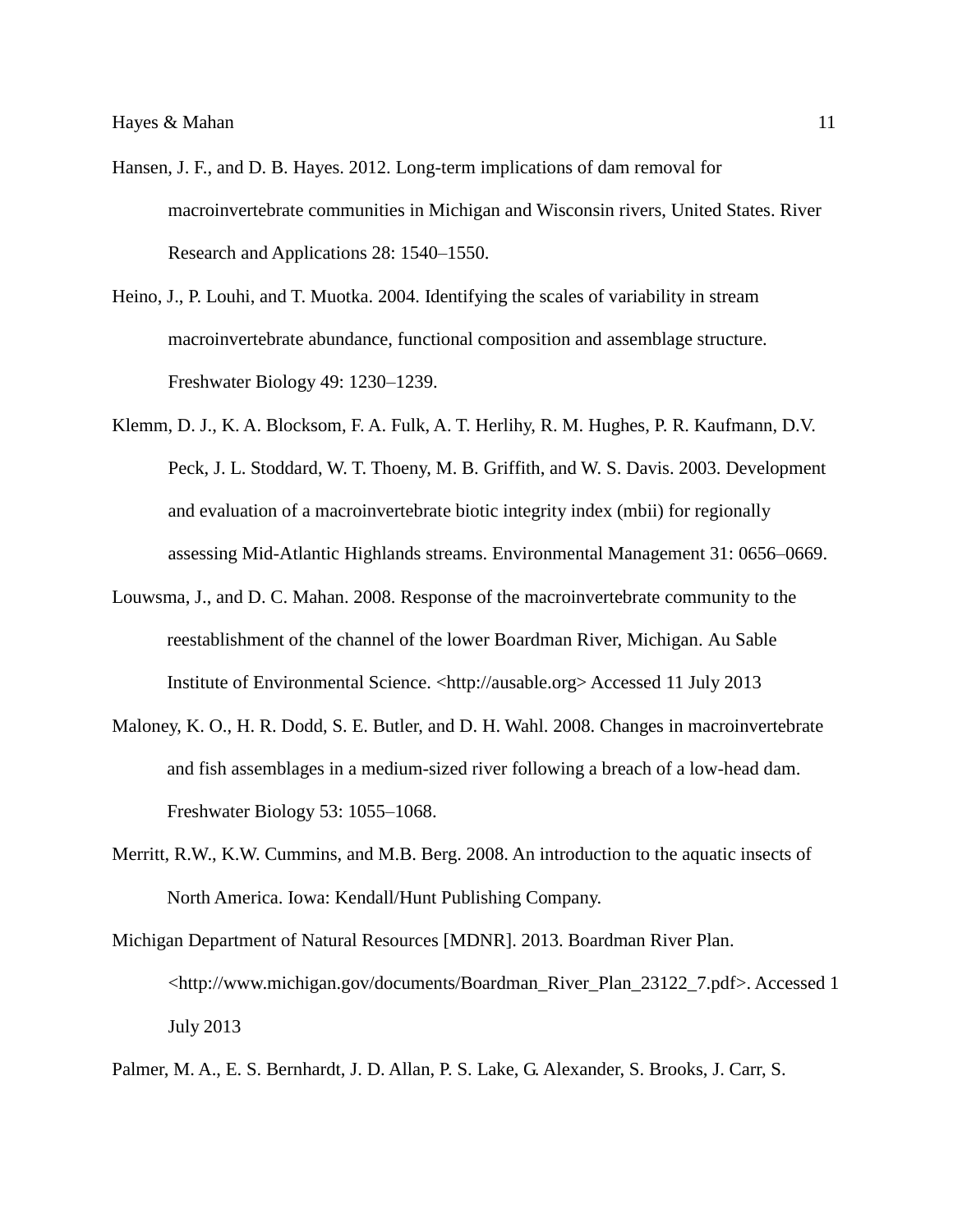Clayton, C. N. Dahm, J. F. Shah, D. L. Galat, S. G. Loss, P. Goodwin, D. D. Hart, B. Hassett, R. Jenkinson, G. M. Kondolf, R. Lave, J. L. Meyer, T. K. O' Donnell, L. Pagano, E. Sudduth. 2005. Standards for ecologically successful river restoration. Journal of Applied Ecology 42: 208–217.

- Pennak, R.W. 1978. Fresh-water invertebrates of the United States. 2nd ed. New York: John Wiley & Sons Inc.
- Petry, D. W., and D. C. Mahan 2012. Effects of Keystone Pond drawdown on riffle macroinvertebrate communities. Au Sable Institute of Environmental Science. <http://ausable.org> Accessed 11 July 2013.
- Resh, V. H., and J. D. Unzicker. 1975. Water quality monitoring and aquatic organisms: the importance of species identification. Water Pollution Control Federation 47: 9–19.
- Sather, N., and D. C. Mahan 2010. Recovery of the riffle community in the Boardman River as a consequence of reestablishment of a swift river channel following reservoir drawdown at the Board River, Traverse City, Michigan. Au Sable Institute of Environmental Science. <http://ausable.org> Accessed 11 July 2013
- Simpson, E. H. 1949. Measure of diversity. Nature 163: 688.
- Sørensen, T. J. 1948. A method of establishing groups of equal amplitude in plant sociology based on similarity of species and its application to analysis of the vegetation on Danish commons. Royal Academy of Science and Letters 5: 1- 34.
- Stanley, E. H., M. A. Luebke, M.W. Doyle, and D. W. Marshall. 2002. Short-term changes in channel form and macroinvertebrate communities following low-head dam removal. Journal of the North American Benthological Society 21: 172–187.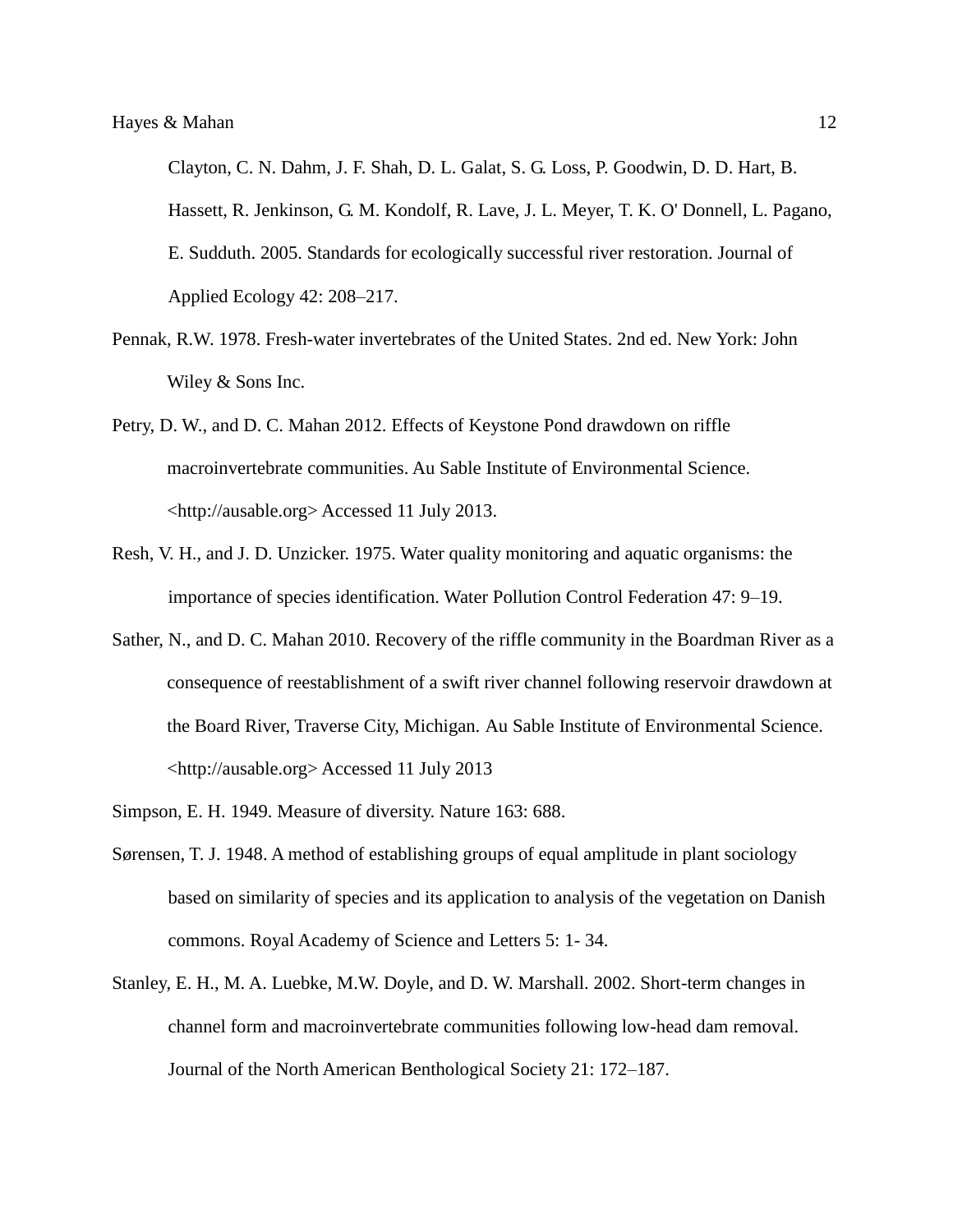- Stanley, E. H., and M. W. Doyle. 2003. Trading Off: The ecological effects of dam removal. Frontiers in ecology and the environment 1: 15–22.
- West Virginia Save Our Streams [WVSOS]. Volunteer manual. <http://www.dep.wv.gov/sos>. Accessed 10 August 2013.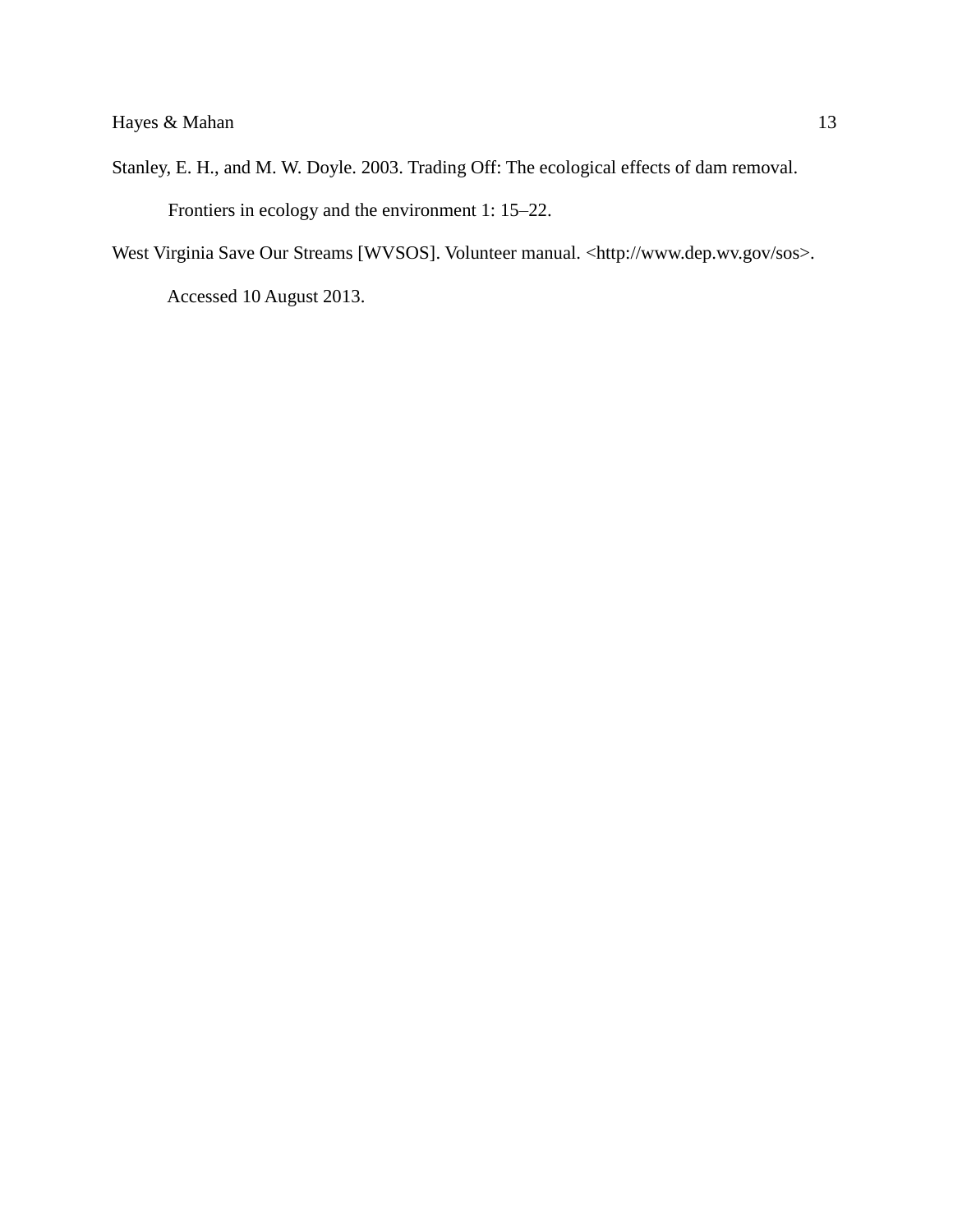**Table 1.** Abiotic stream measurements taken 7 June, 2013 at Shumsky and Lone Pine sites, Boardman River, Grand Traverse County, Michigan, USA.

| <b>Measurement</b>              | <b>Shumsky</b> | <b>Lone Pine</b> |
|---------------------------------|----------------|------------------|
| Mean Depth $(m)$                | 0.41           | 0.37             |
| Transect Width (m)              | 20.9           | 16.2             |
| Water Temperature $(^{\circ}C)$ | 15.9           | 14.8             |
| Mean Surface Velocity (m/s)     | 1.1            | 1.3              |
| Discharge $(m^3/sec)$           | 93             | 77               |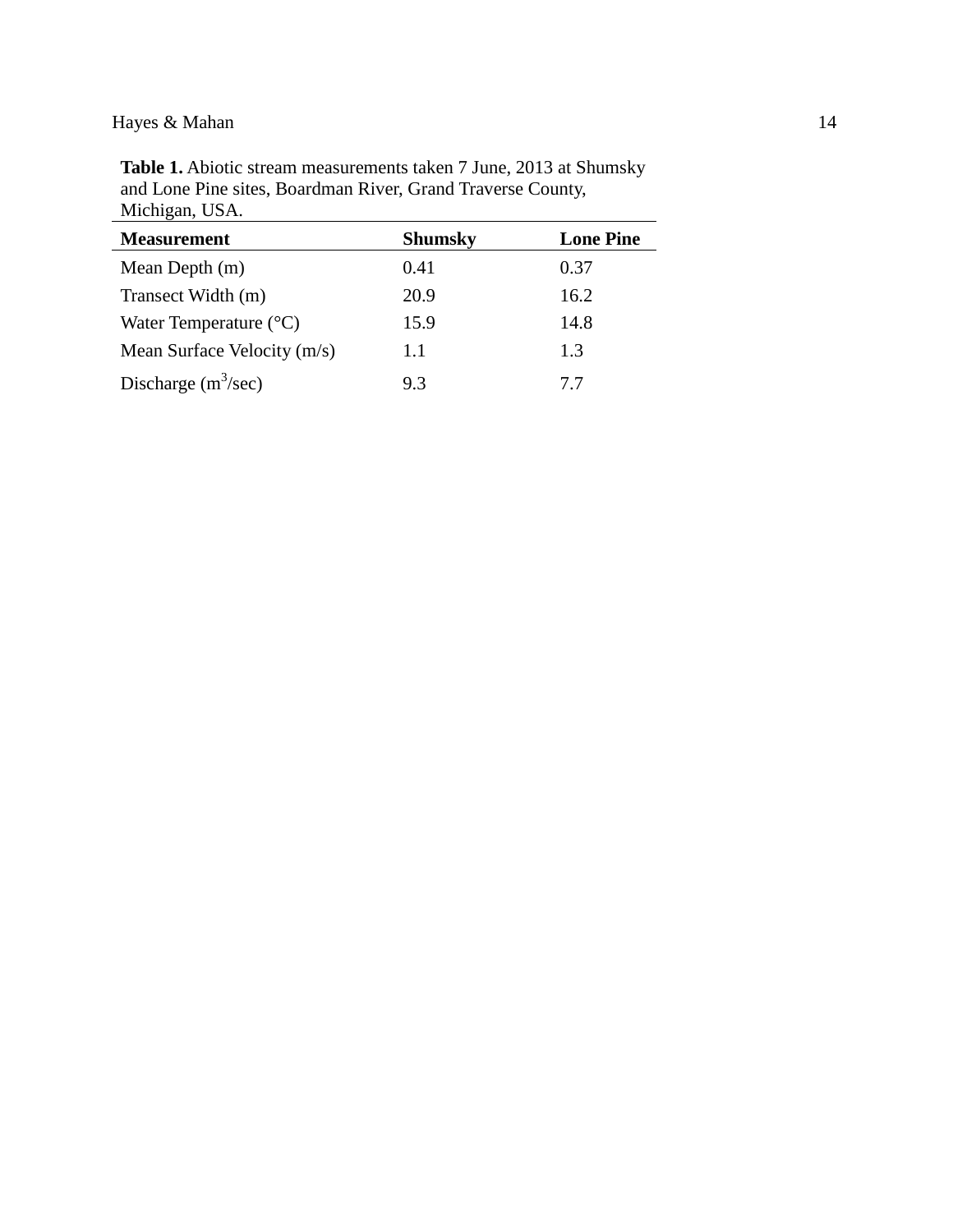|             |      |      |      |      |           |      |           | ັ    |           |      |           |      |
|-------------|------|------|------|------|-----------|------|-----------|------|-----------|------|-----------|------|
|             |      | 2008 |      | 2009 |           | 2010 |           | 2011 |           | 2012 |           | 2013 |
| Measurement | - SH | LP   | SН   | LP   | <b>SH</b> | LP   | <b>SH</b> | LP   | <b>SH</b> | LP   | <b>SH</b> |      |
| N           | 401  | 16   | -32  | 40   | 110       | -368 | 98        | 90   | 121       | 22   | 87        | -29  |
| EPT/C       | 4.08 | 0.33 | 3.57 | 2.33 | 1.34      | 0.90 | 8.80      | 0.88 | 7.64      | 3.40 | 1.56      | 1.07 |

%EPT 58.44 20.00 29.76 62.22 23.60 42.03 34.63 41.18 31.47 62.96 29.12 31.25

**Table 2.** EPTC ratio and %EPT for macroinvertebrates collected 2008-2013 from Shumsky (SH) and Lone Pine (LP) sites, Boardman River, Grand Traverse County, Michigan, USA.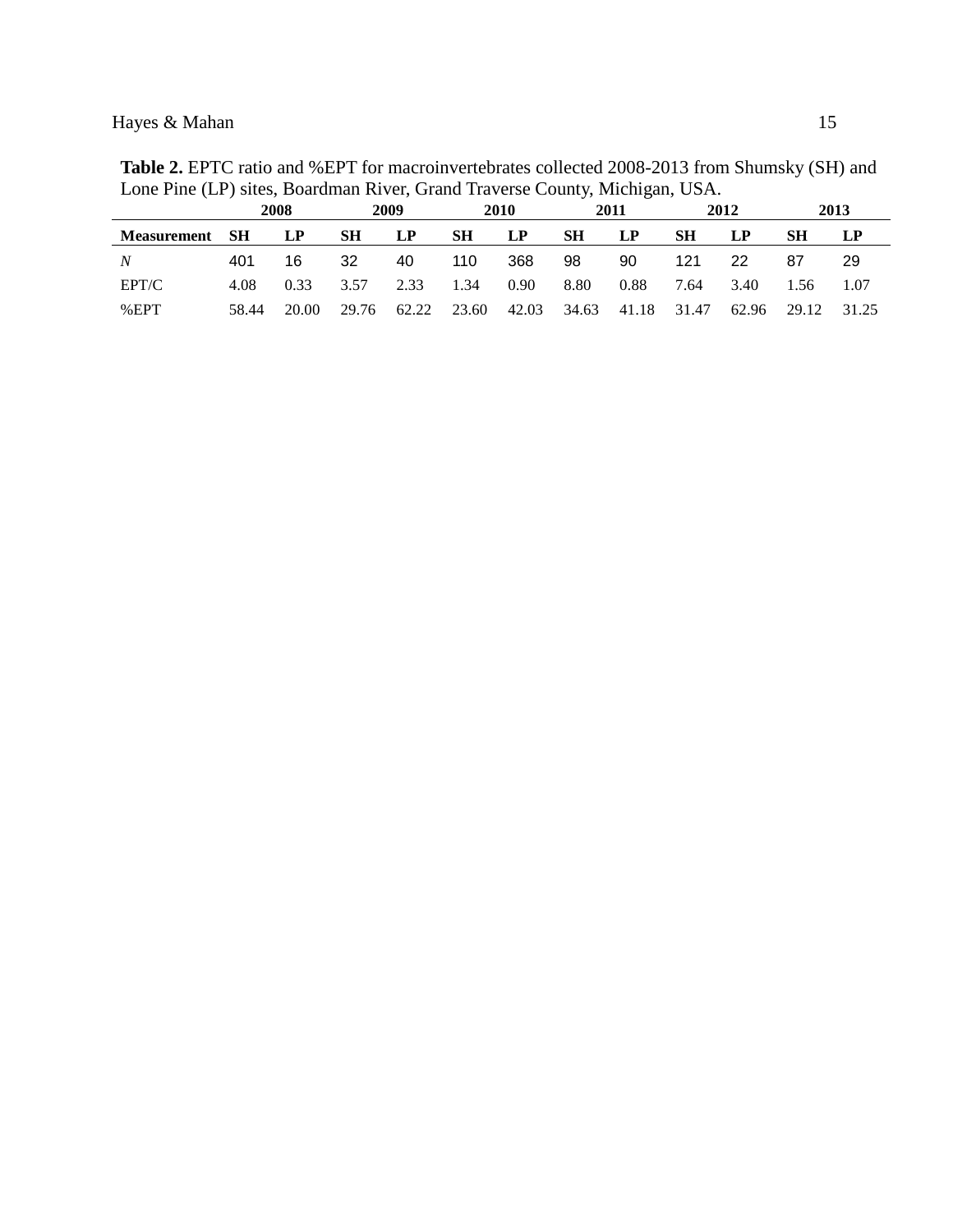**Table 3.** Sensitive (S)/Tolerant (T) and %Sensitive for macroinvertebrates collected 2008-2013 from Shumsky (SH) and Lone Pine (LP) sites, Boardman River, Grand Traverse County Michigan, USA.

|                    |       | 2008  |       | 2009      |           | 2010  |                   | 2011 |           | 2012  |             | 2013 |
|--------------------|-------|-------|-------|-----------|-----------|-------|-------------------|------|-----------|-------|-------------|------|
| <b>Measurement</b> | SН    | LP.   | SН    | <b>LP</b> | <b>SH</b> | LP    | <b>SH</b>         | LP   | <b>SH</b> | LP    | SН          |      |
| N                  | 452.  | 17    | 24    | 34        | 105       | 255   | 96.               | 77   | 167       | 21    | 104         | 24   |
| S/T                | 2.56  | 0.31  | 1.40  | 1.27      | 1.10      | 0.29  | 7.00              | 0.60 | 3.51      | 3.20  | 1.08        | 0.60 |
| %Sensitive         | 58.98 | 20.00 | 16.67 | 42.22     | 20.60     | 14.01 | 32.68 28.43 38.24 |      |           | 59.26 | 30.22 22.92 |      |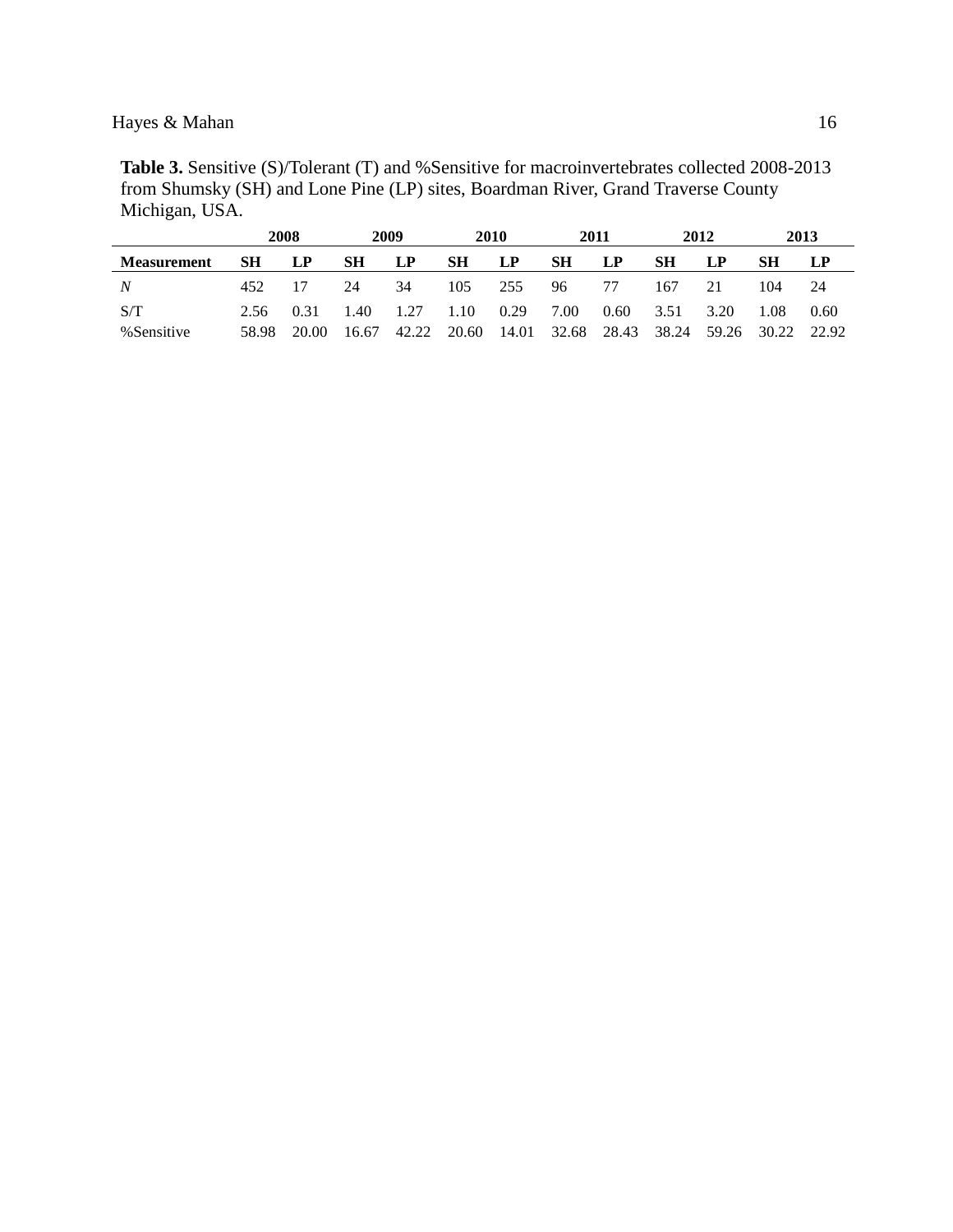#### **FIGURES LEGEND**

Figure 1. Map of Boardman River, Grand Traverse and Kalkaska Counties, Michigan, USA. Macroinvertebrates collected from Shumsky and Lone Pine sites annually June of 2008-2013. Source: Petry and Mahan, 2012.

Figure 2. Simpson's Index of Dominance comparison for Boardman River macroinvertebrate assemblages 2008-2013 at Shumsky Road and Lone Pine sites, Boardman River, Grand Traverse County Michigan, USA. Index is based on a scale of 0 to 1 with 0 indicating no dominance and 1 indicating complete dominance.

Figure 3. Sørensen's Quotient of Similarity for 2008-2013 Macroinvertebrate communities at Shumsky and Lone Pine sites Boardman River, Grand Traverse County, Michigan, USA. Percentages >50% indicate similarity.

Figure 4. EPT/C Richness for 2008-2013 macroinvertebrate communities at Shumsky and Lone Pine sites, Boardman River, Grand Traverse County, Michigan, USA.

Figure 5. Sensitive and Tolerant macroinvertebrates collected 2008-2013 from Shumsky and Lone Pine sites, Boardman River, Grand Traverse County, Michigan, USA. All individuals were assigned a tolerance value between 1-10 with 8-10 indicating tolerant and 1-3 indicating sensitive.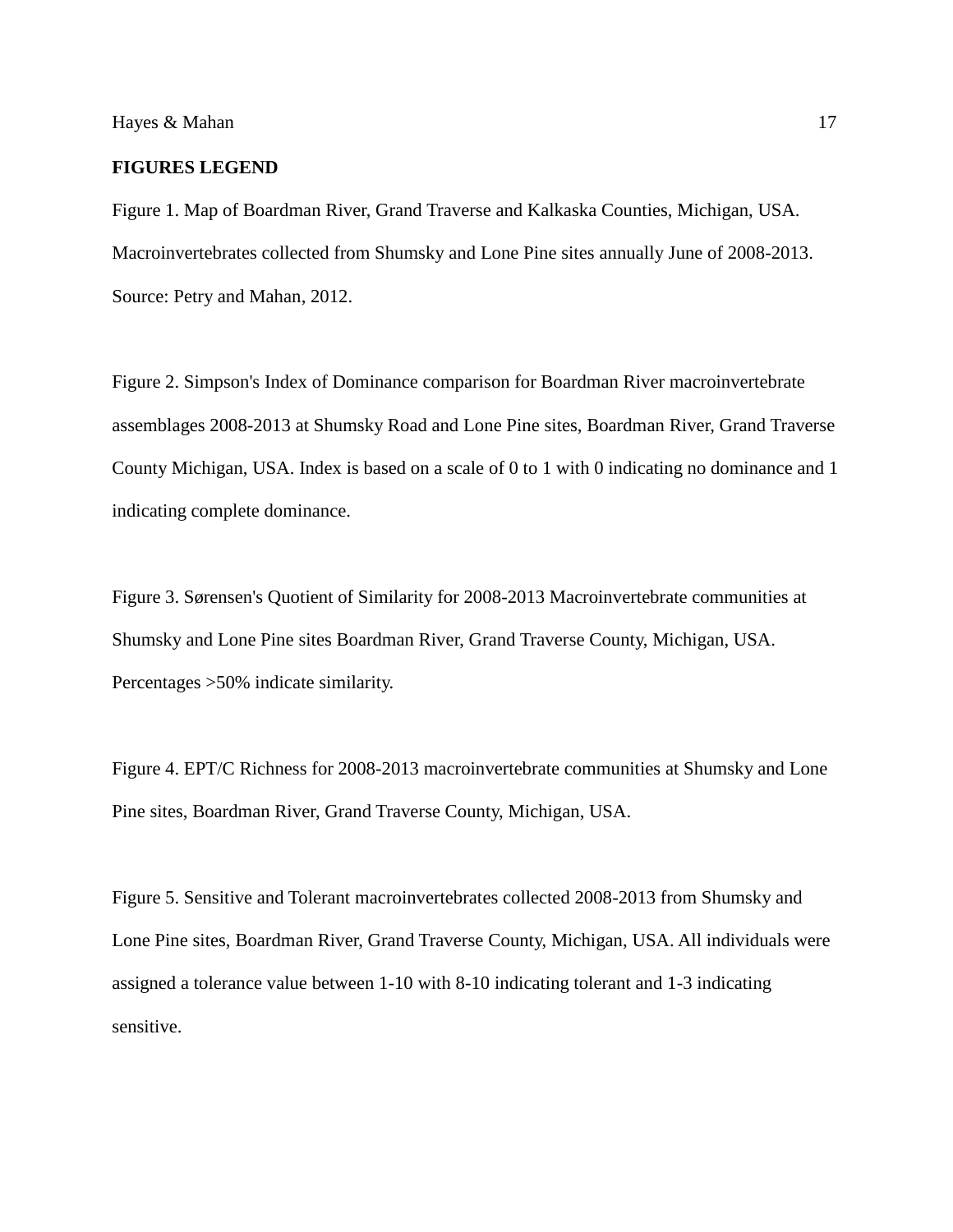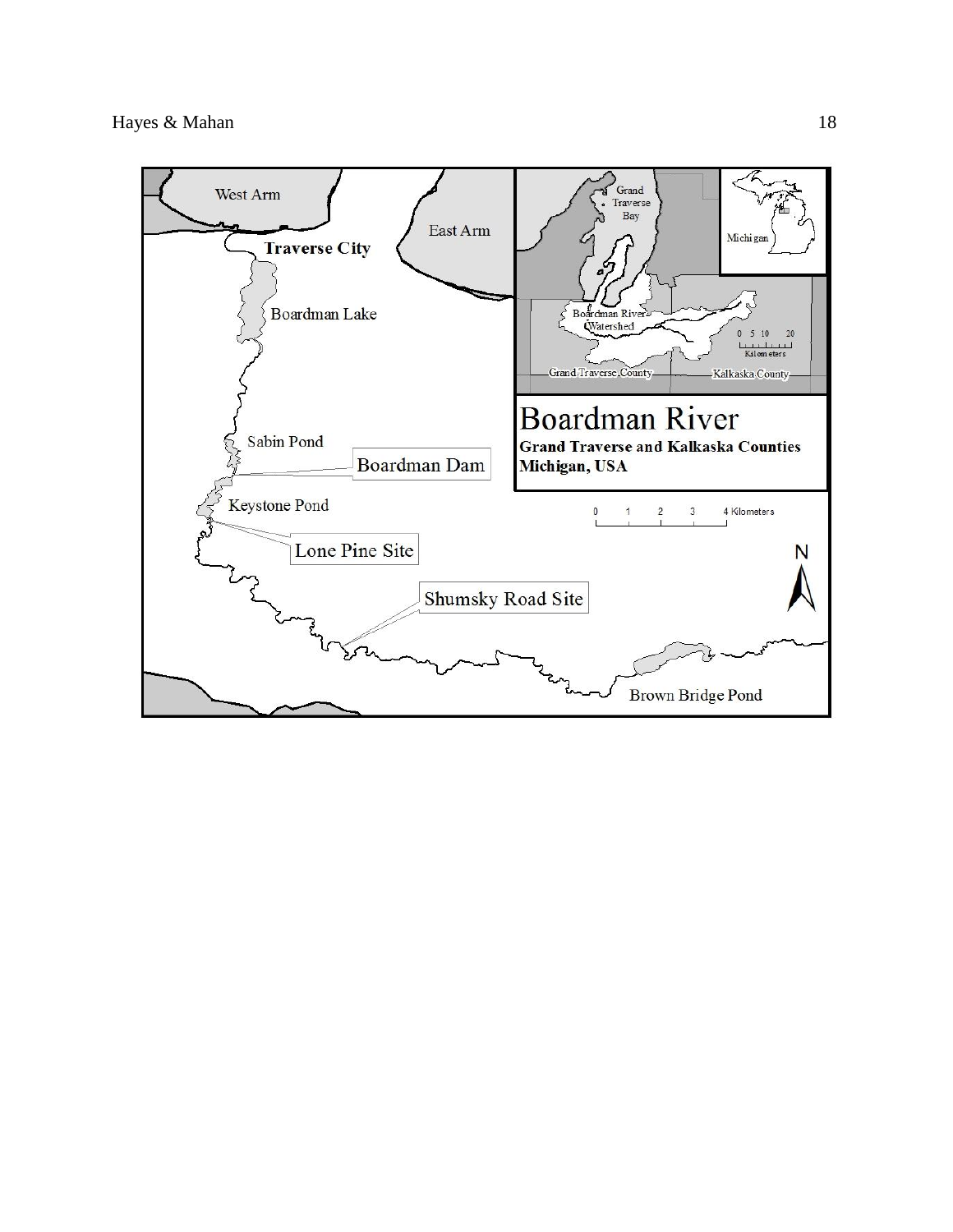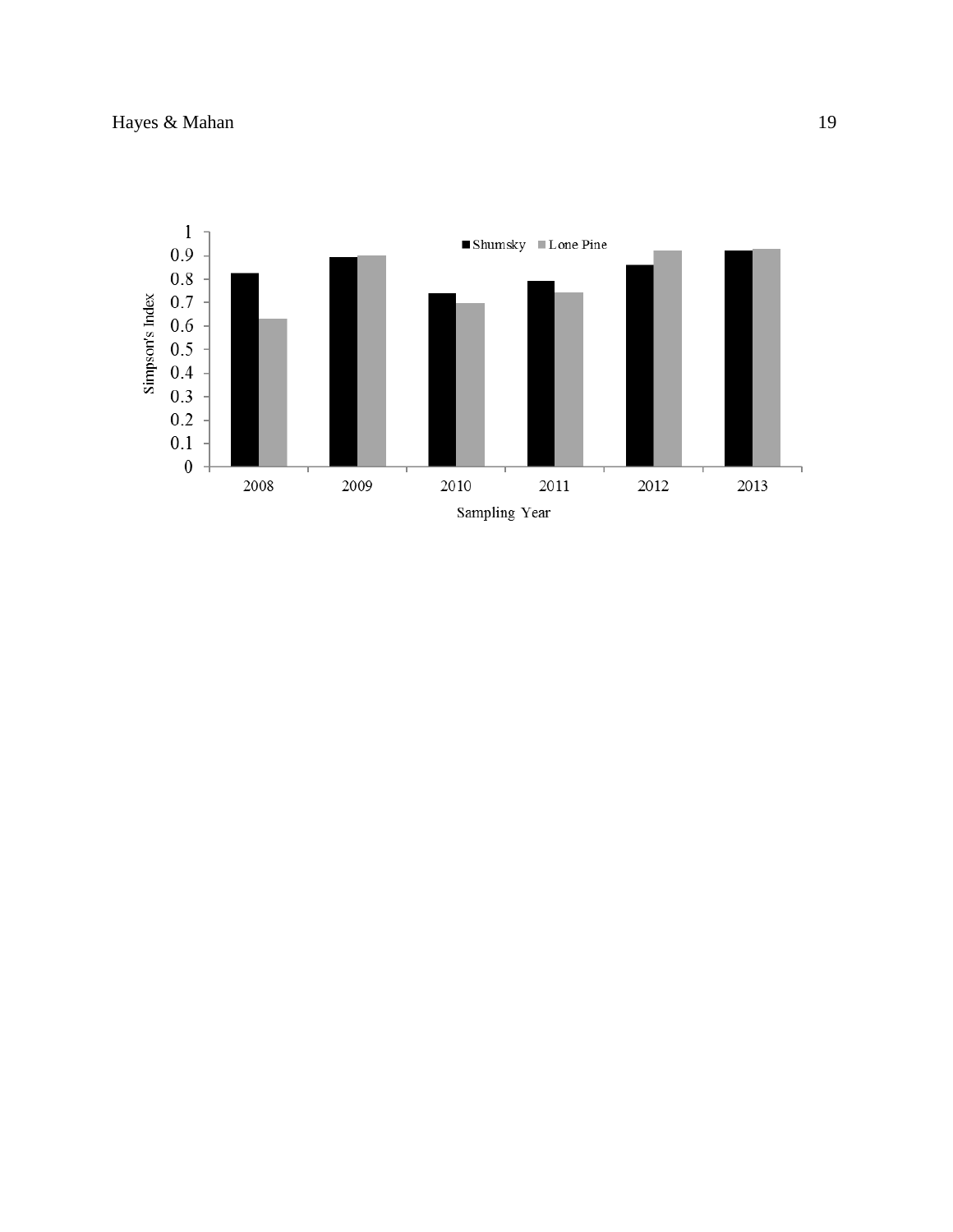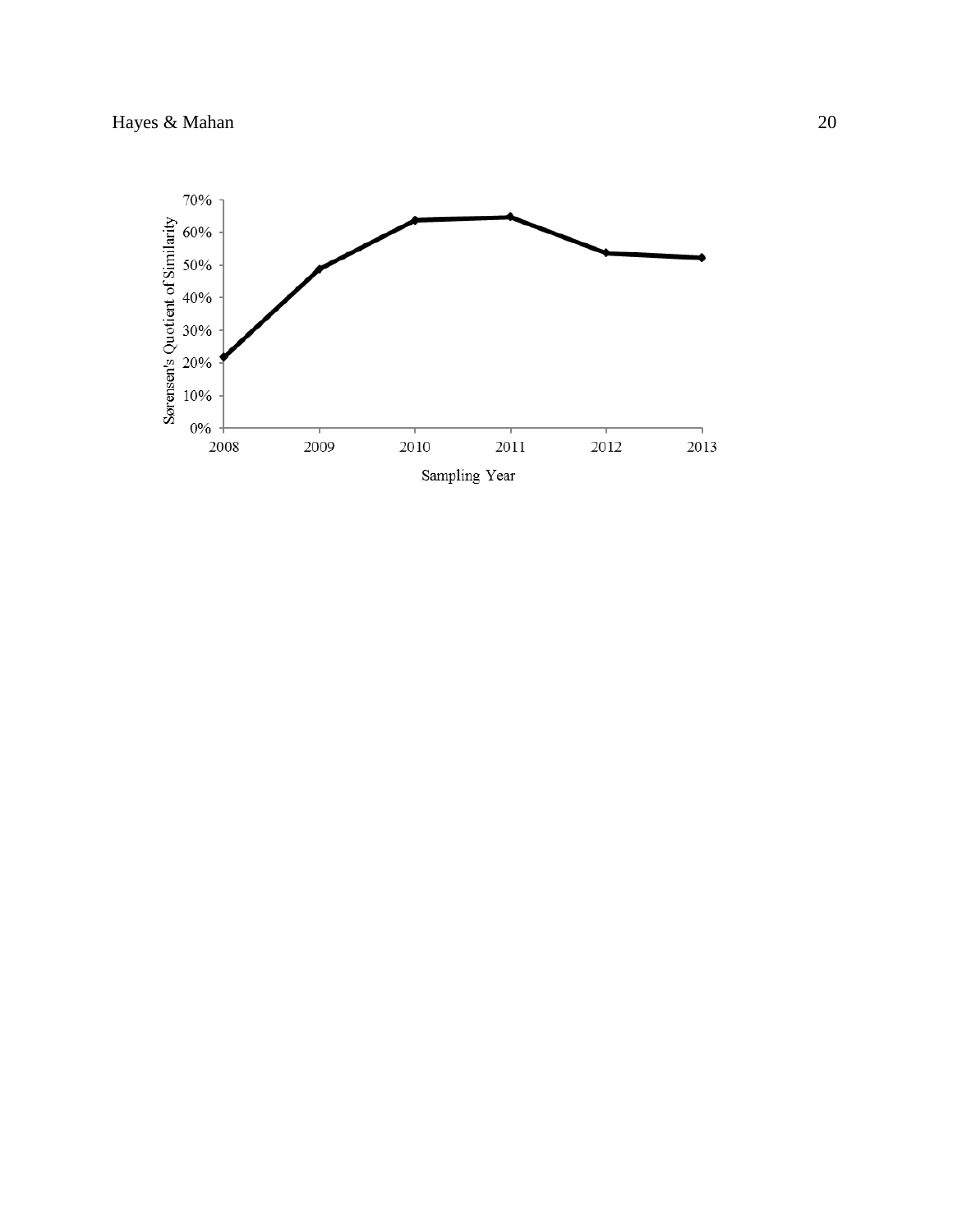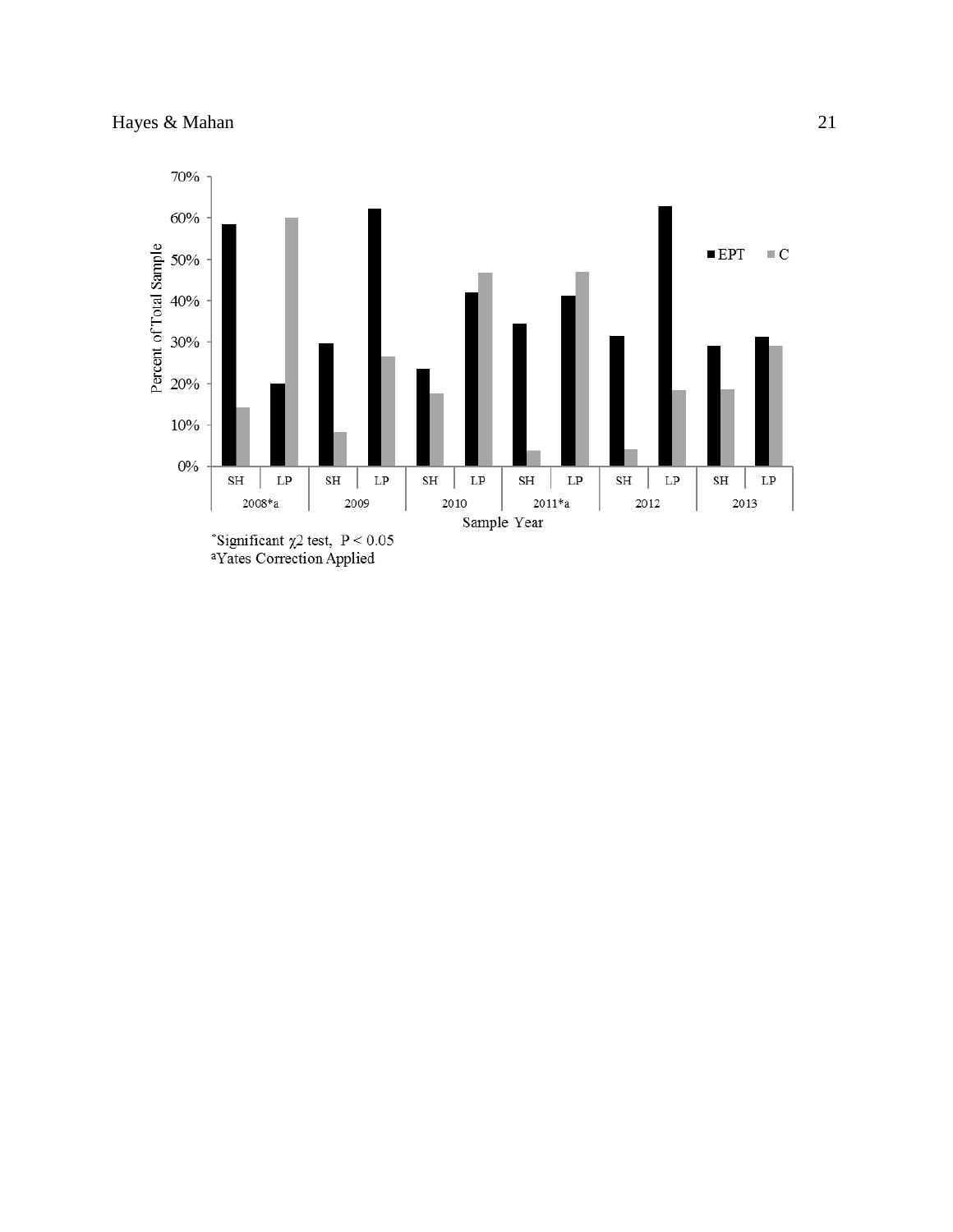

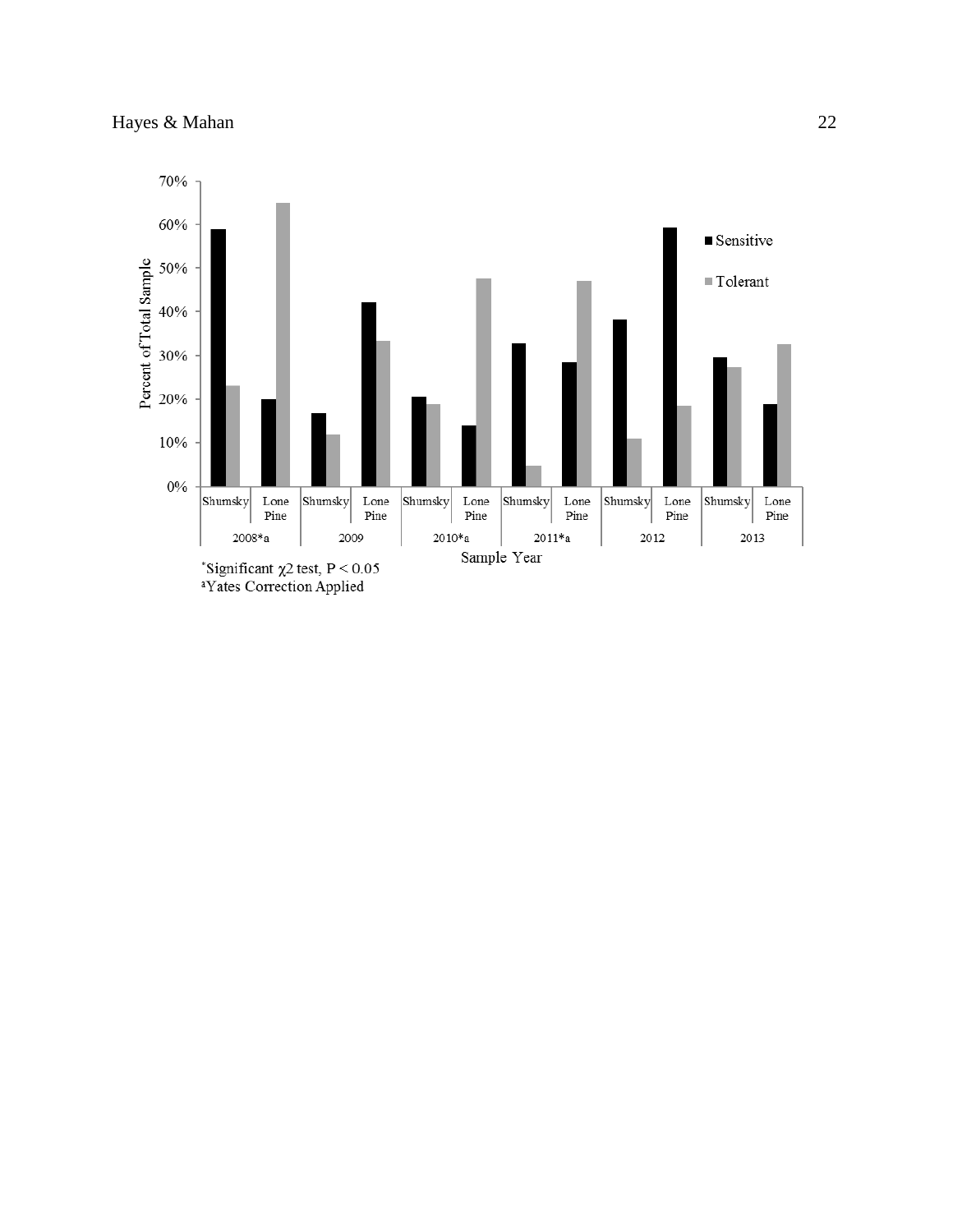| <b>Appendix 1.</b> Macroinvertebrates in class Insecta collected June 7 2013 from |
|-----------------------------------------------------------------------------------|
| Shumsky and Lone Pine sites, Boardman River, Grand Traverse County, Michigan,     |
| USA. All organisms were assigned a tolerance value 1-10 with 1-3 considered       |
| sensitive and 8-10 tolerant. Total number of individuals: 209                     |

| Order         | <b>Family</b>     | <b>Tolerance</b> | <b>Shumsky</b> | <b>Lone Pine</b> |
|---------------|-------------------|------------------|----------------|------------------|
| Coleoptera    | Elimidae          | 5                | 48             | 3                |
|               | Curculionoidea    | 4                | 1              | 2                |
| Diptera       | Athericidae       | 2                | 7              | $\Omega$         |
|               | Ceratopogonidae   | 6                |                |                  |
|               | Chironomidae      | 8                | 34             | 14               |
|               | Empididae         | 6                | 2              | $\Omega$         |
|               | Simuliidae        | 6                | 11             | 11               |
|               | Tipulidae         | 3                | 7              |                  |
| Ephemeroptera | Baetidae          | 4                | 7              | 3                |
|               | Ephemerellidae    |                  | 13             | 2                |
| Trichoptera   | Brachycentridae   |                  | 19             | 3                |
|               | Helicopsychidae   | 3                | 7              |                  |
|               | Hydropsychidae    | 4                | 1              | $\theta$         |
|               | Hydroptilidae     | 4                | 3              | $\Omega$         |
|               | Lepidostomatidae  | 1                | 0              | 2                |
|               | Leptoceridae      | 4                | 1              |                  |
|               | Limnephelidae     | 4                | 1              | $\theta$         |
|               | Odontoceridae     | $\Omega$         |                | $\theta$         |
|               | Polycentropodidae | 6                | 0              |                  |